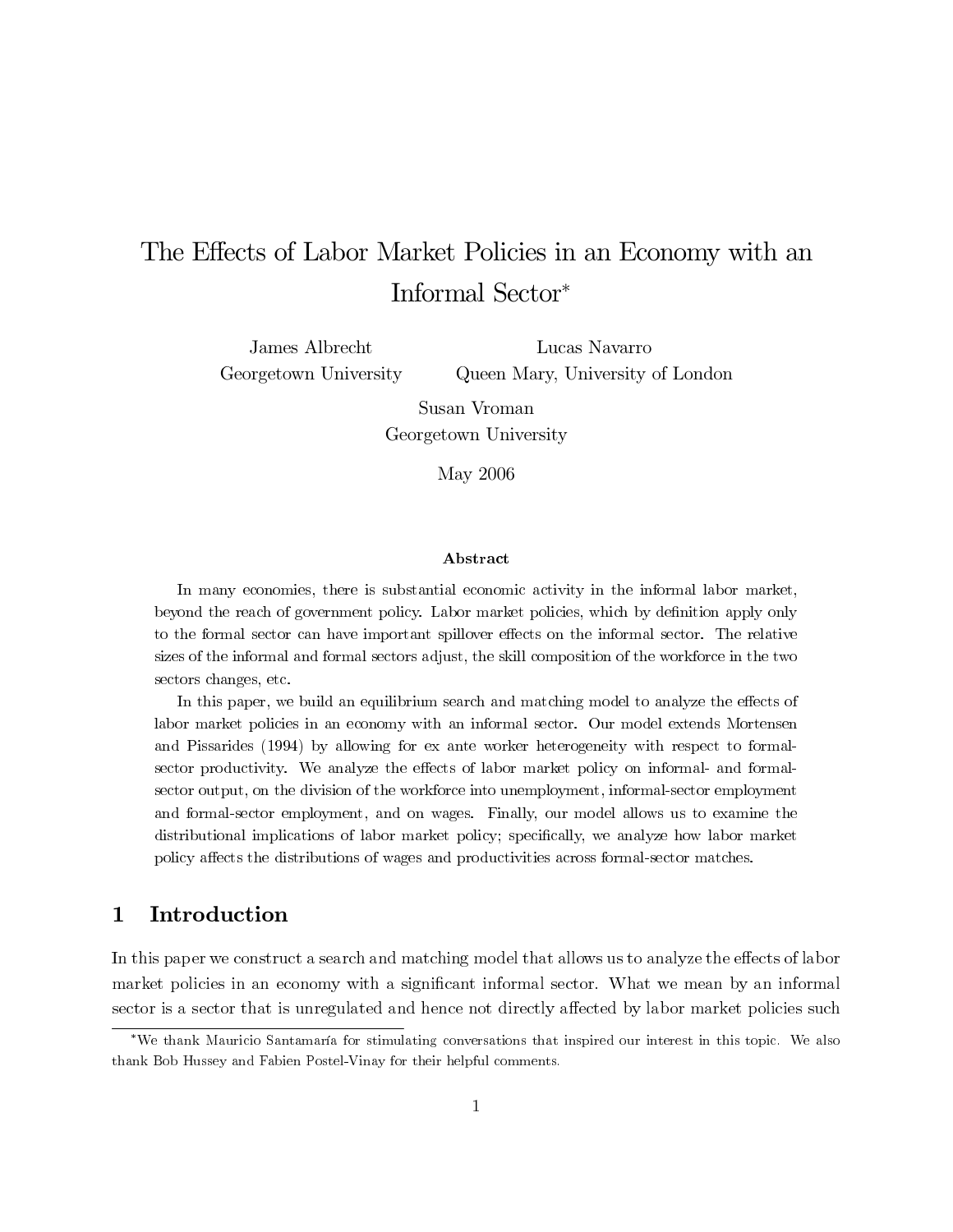as severance or payroll taxes. Nonetheless we find that labor market policies in effect only in the formal sector affect the size and the composition of employment in the informal sector. This is important since in many economies, there is substantial economic activity in the informal sector. This is particularly true in developing countries. Estimates for some Latin American countries put the informal sector at more than 50 percent of the urban work force.<sup>1</sup> There is also evidence that the informal sector is important in many transition countries as well as in some developed economies.2

Although much of the literature treats the informal sector as a disadvantaged sector in a segmented labor market framework, this interpretation is not consistent with the empirical evidence. Under a segmented or dual labor market interpretation, one would expect jobs to be rationed in the primary sector and workers to be involuntarily in the secondary or informal sector. Maloney (2004) presents evidence for Latin American countries that challenges this view and instead interprets the informal sector as an unregulated micro-entrepreneurial sector. Gong and van Soest (2002) analyze the Mexican urban labor markets and their findings also challenge the dual labor market view. Both studies find that employment in the informal sector is a worker's decision determined by his or her level of human capital and potential productivity in the formal sector, which explains the negative association between informal sector employment and education level within countries.<sup>3</sup> This does not mean that workers in the informal sector are as well off as those in the formal sector. As Maloney notes (2004, p.12) "to say that workers are voluntarily informally employed does not imply that they are either happy or well off. It only implies that they would not necessarily be better off in the other sector." To summarize, the evidence suggests that (i) the informal sector is important in many countries, (ii) self employment represents the bulk of informality in many economies, and (iii) workers' potential productivity, determined by the level of human capital, is a major determinant of participation in the informal sector. In addition, there is evidence of significant mobility between the formal and the informal sector, and of large informal sectors in economies with very flexible labor markets.<sup>4</sup> This is the view of the informal sector taken in this paper.

 $1\overline{1}$  According to Maloney (2004), the informal sector includes 30 to 70 percent of urban workers in Latin American countries.

<sup>&</sup>lt;sup>2</sup>Schneider and Enste (2000) give estimates for a wide range of countries. They calculate that the informal sector accounts for 10 to 20 percent of GDP in most OECD countries, 20 to 30 percent in Southern European OECD countries and in Central European transition economies. They calculate that the informal sector accounts for 20 to 40 percent for the former Soviet Union countries and as much as 70 percent for some developing countries in Africa and Asia.

<sup>&</sup>lt;sup>3</sup>There is also a negative relationship between average years of education of the population and the size of the informal sector as a percentage of GDP across countries. See Masatlioglu and Rigolini (2005).

<sup>&</sup>lt;sup>4</sup>Maloney (1999) presents interesting evidence for Mexico, where there is a large informal sector, even though the usual sources of wage rigidity are absent. He notes that in Mexico minimum wages are not binding, unions are more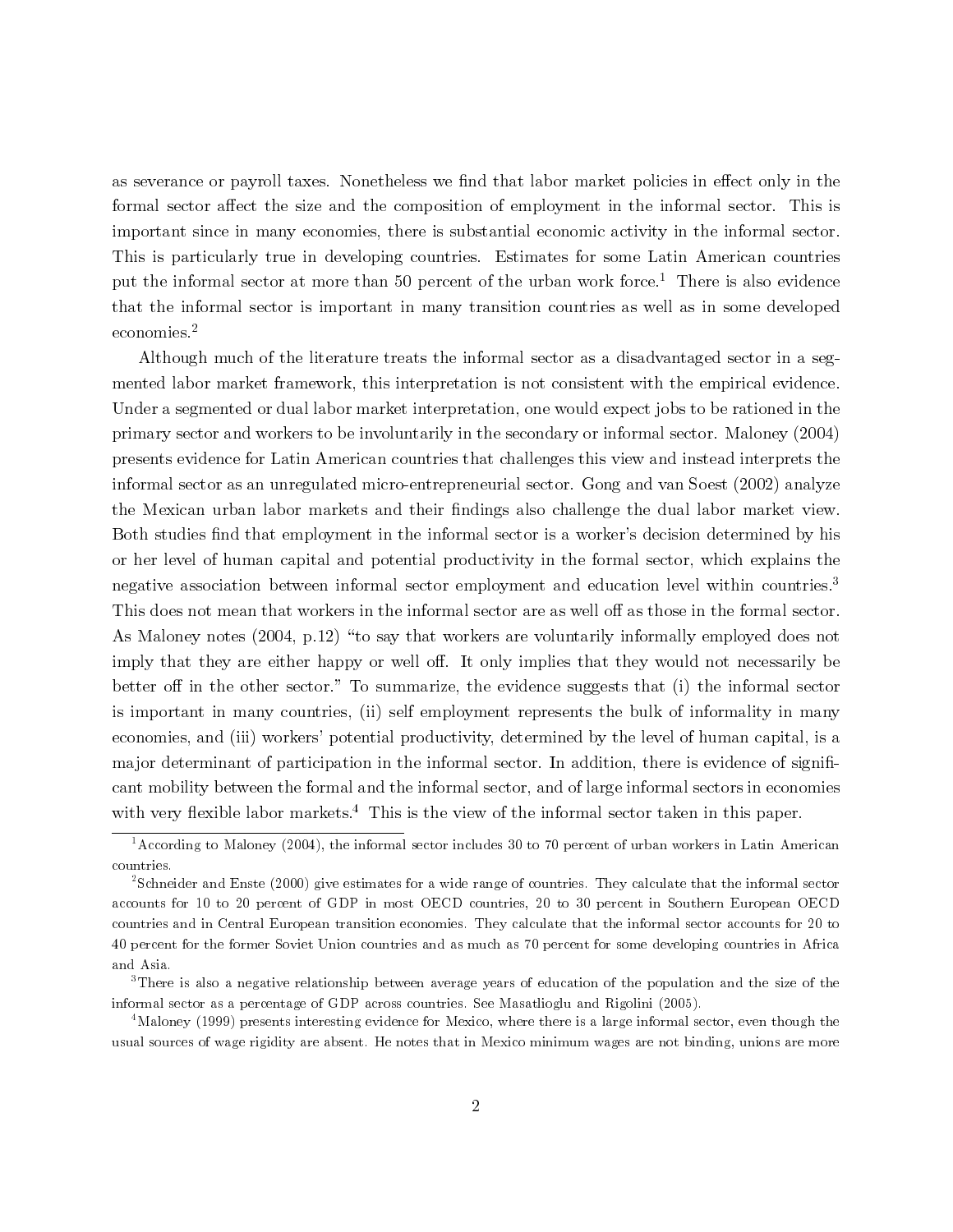There are other recent papers that analyze the effects of labor market and fiscal policies in models with search unemployment and an informal sector. Most of these adopt the view that the informal sector is illegal, with tax evasion and noncompliance with legislation as its identifying characteristics. These papers focus on the disutility of participation in the underground economy and analyze the effect of monitoring and punishment on informality.<sup>5</sup> A distinctive aspect of our paper is that, consistent with the evidence in developing countries, we consider an unregulated informal sector, which is not necessarily illegal, but rather the sector in which low-productivity workers decide to work.

Our model is also related to the macro literature that introduces home (nonmarket) production into growth models (Parente, Rogerson and Wright, 2000) and RBC models (Benhabib, Rogerson and Wright, 1991). The main idea in these papers is that introducing a home production sector improves the fit of RBC models and helps explain cross-country differences in income. By introducing nonmarket production in otherwise standard models, policies or productivity shocks not only have effects on market production but also on the substitution between market and nonmarket activities. Compared with standard models, these extensions generate lower fluctuations in output and larger cross-country differences in income, which is consistent with the data. The introduction of an informal sector in these models could produce similar effects.

Our model is a substantial extension of Mortensen and Pissarides (1994), hereafter MP, a standard model for labor market policy analysis in a search and matching framework.<sup>6</sup> This model is particularly attractive because it includes endogenous job separations. Specifically, we extend MP by (i) adding an informal sector and (ii) allowing for worker heterogeneity. The second extension is what makes the first one interesting. We allow workers to differ in terms of what they are capable of producing in the formal (regulated) sector. All workers have the option to take up informal sector opportunities as these come along, and all workers are equally productive in that sector, but some workers — those who are most productive in formal-sector employment — will reject informal-sector work in order to wait for a formal-sector job. Similarly, the least productive workers are shut out of the formal sector. Labor market policy, in addition to its direct effects on the formal sector, changes the composition of worker types in the two sectors. A policy change can disqualify some workers from formal-sector employment; similarly, some workers accept informal-sector work who would not have done so earlier. Labor market policy thus affects the mix of worker types in the two sectors. These compositional effects, along with the associated distributional implications, are

worried about employment preservation than about wage negotiations, and wages have shown downward flexibility. <sup>5</sup>See, for example, Fugazza and Jacques (2003), Kolm and Larsen (2003), and Boeri and Garibaldi (2005).

<sup>&</sup>lt;sup>6</sup>There is a substantial literature that analyzes the equilibrium effects of labor market policies in developed economies using a search and matching framework, e.g., Mortensen and Pissarides (2003).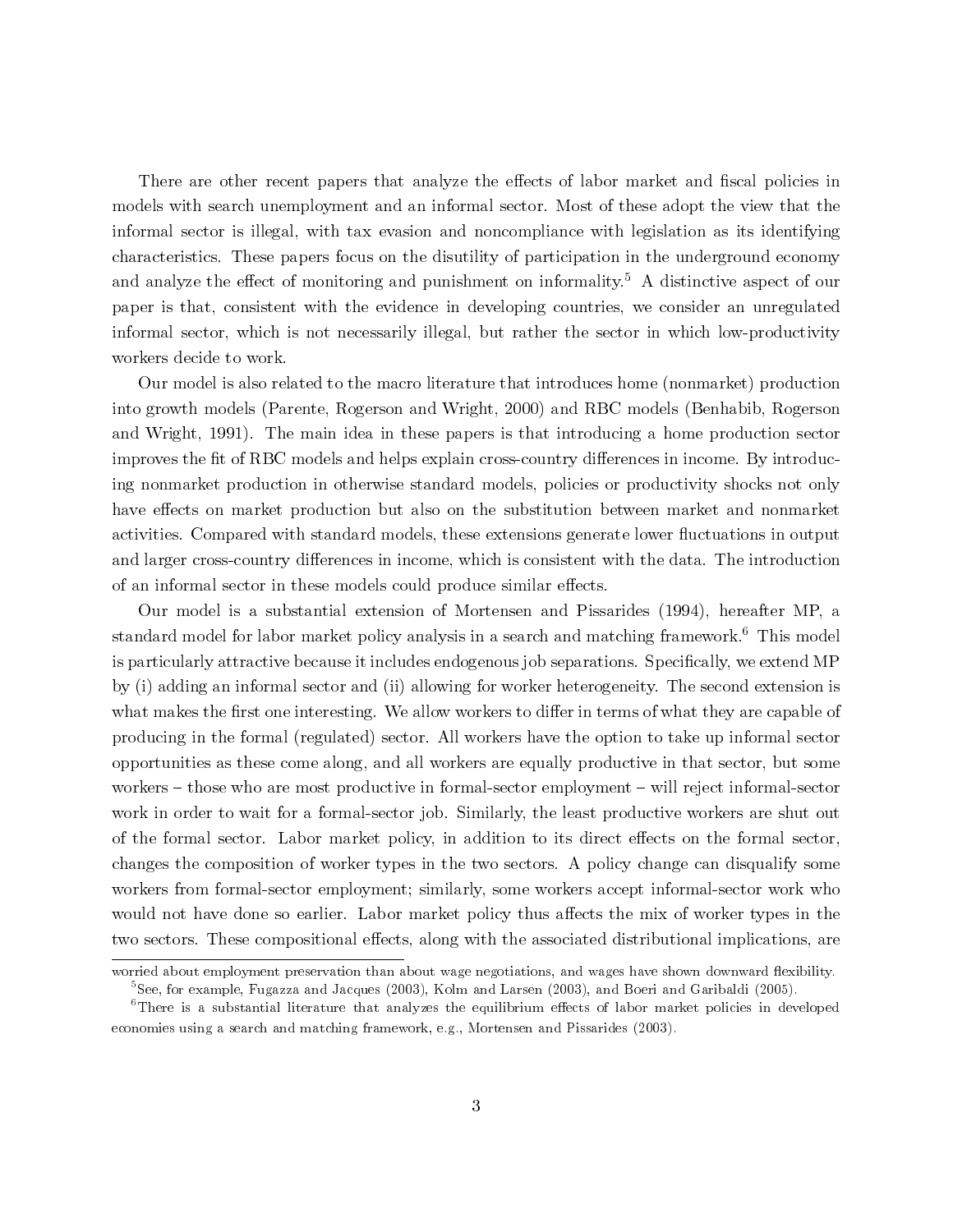what our heterogeneous-worker extension of MP buys.<sup>7</sup>

The basic MP model can be summarized as follows. First, there are frictions in the process of matching unemployed workers and vacant jobs. These frictions are modeled using a matching function  $m(\theta)$ , where  $m(\theta)$  is the rate at which the unemployed find work, and  $\theta$ , which is interpreted as labor market tightness equals  $v/u$  (the ratio of vacancies to unemployment). Second, when an unemployed worker and a vacancy meet, they match if and only if the joint surplus from the match exceeds the sum of the values they would get were they to continue unmatched. This joint surplus is then split via Nash bargaining. Third, there is free entry of vacancies, so  $\theta$  is determined by the condition that the value of maintaining a vacancy equals zero. Fourth — and this is the defining innovation of  $MP -$  the rate of job destruction is endogenous. Specifically, when a worker and a firm start their relationship, match productivity is at its maximum level. Shocks then arrive at an exogenous Poisson rate, and with each arrival of a shock, a new productivity value is drawn from an exogenous distribution (and the wage is renegotiated accordingly). The productivity of a match can go up or down over time, but it can never exceed its initial level. When productivity falls below an endogenous reservation value,  $R$ , the match ends.  $R$  is determined by the condition that the value of continuing the match equals the sum of values to the two parties of remaining unmatched. Labor market tightness,  $\theta$ , and the reservation productivity, R, are the key endogenous variables in MP. Firms create more vacancies ( $\theta$  is higher), the longer matches last on average (the lower is R); and matches break up more quickly (the higher is  $R$ ), the better are workers' outside options (the higher is  $\theta$ ). Equilibrium, a  $(\theta, R)$  pair, is determined by the intersection of a job-creation schedule (θ as a decreasing function of R) and a job-destruction schedule (R as an increasing function of  $\theta$ ).

Our innovation is to assume that workers differ in their maximum productivities in formalsector jobs. In particular, we assume that maximum productivity ("potential") is distributed across a continuum of workers of measure one according to a continuous distribution function  $F(y)$ ,  $0 \le y \le 1$ . Workers with a high value of y start their formal-sector jobs at a high level of match productivity; workers with lower values of  $y$  start at lower levels of match productivity. As in MP, job destruction is endogenous in our model. Productivity in each match varies stochastically over time, and eventually the match is no longer worth maintaining. The twist in our model is that different worker types have different reservation productivities; that is, instead of a single reservation productivity,  $R$ , to be determined in equilibrium, there is an equilibrium reservation that different worker types have different reservation productivities; that is, instead of a single<br>reservation productivity,  $R$ , to be determined in equilibrium, there is an equilibrium reservation<br><sup>7</sup>Dolado, Jansen and

<sup>&</sup>lt;sup>7</sup>Dolado, Jansen and Jimeno (2005) is a related paper. They construct an MP-style model to analyze the effect of targeted severance taxes. Firms are homogeneous and can fill their vacancies with either high or low-skill the match. They construct an MP-style model to analyze the enect<br>of targeted severance taxes. Firms are homogeneous and can fill their vacancies with either high or low-skill workers<br>(the fraction of workers of each type i the match. They assume that the distribution of match productivity for high-skill workers stochastically dominates or targeted severance taxes.<br>(the fraction of workers of ea<br>the match. They assume that the one for low-skill workers.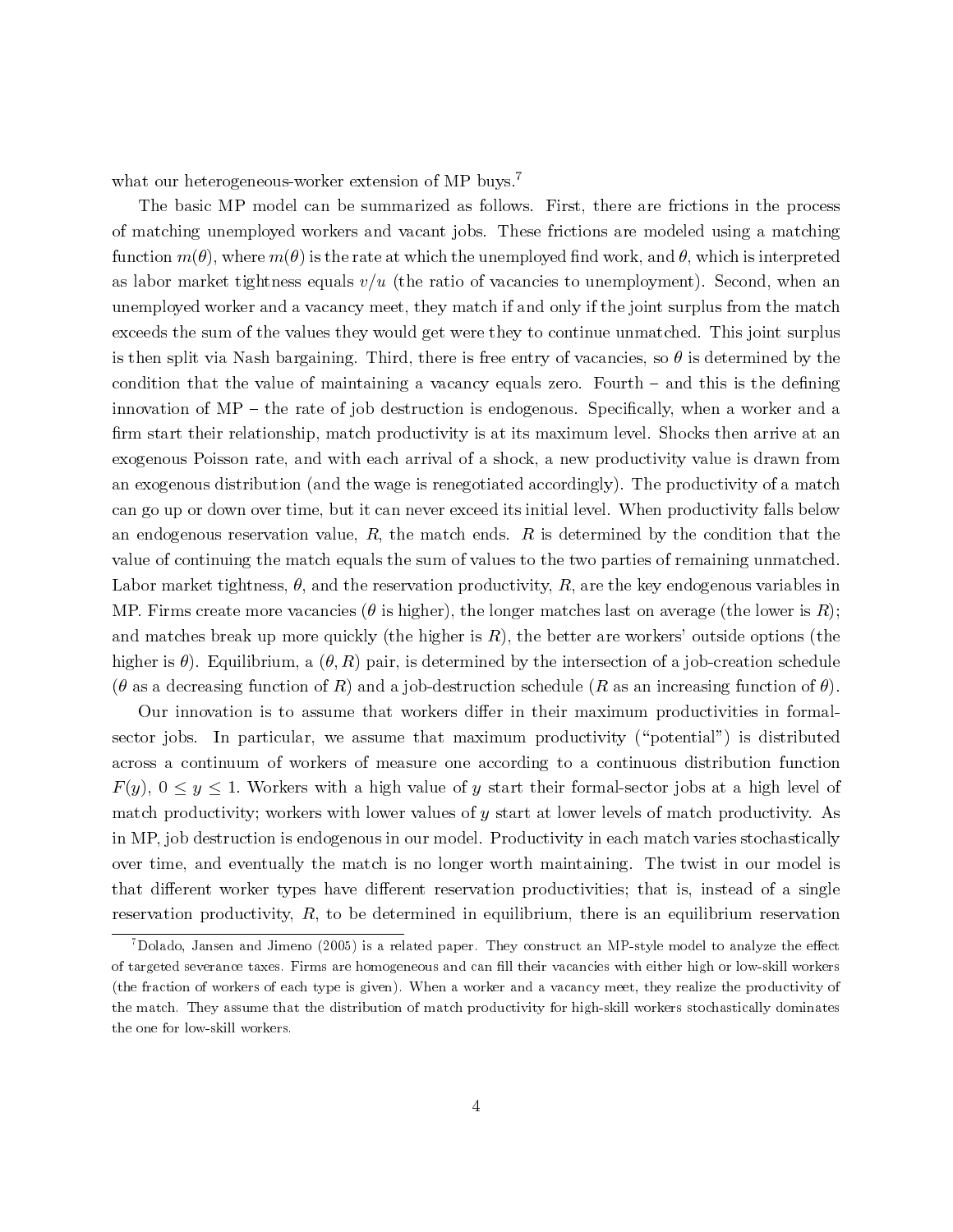productivity schedule,  $R(y)$ .<sup>8</sup>

The connection between our assumption about worker heterogeneity and our interest in the informal sector is as follows. We assume that the unemployed encounter informal-sector opportunities at an exogenous Poisson rate  $\alpha$ ; correspondingly, informal-sector jobs end at exogenous Poisson rate  $\delta$ . Any informal-sector opportunity, if taken up, produces output at flow rate  $y_0$ , all of which goes to the worker. There is, however, a cost to taking one of these jobs; namely, we assume that informal-sector employment precludes search for a formal-sector job. This opportunity cost is increasing in  $y$ . The decision about whether or not to accept an informal-sector job thus depends on a worker's type. Workers with particularly low values of  $y$  take informal-sector jobs but do not find it worthwhile to take formal-sector jobs. For these workers, the value of waiting for an informalsector opportunity exceeds the expected surplus that would be generated by taking a formal-sector job. These "low-productivity" workers are indexed by  $0 \leq y \leq y^*$ . Workers with intermediate values of y, "medium-productivity" workers, find it worthwhile to take both informal-sector and formal-sector jobs. These workers are indexed by  $y^* \leq y \leq y^{**}$ . Finally, workers with high values of y, "high-productivity" workers, reject informal-sector opportunities in order to continue searching for formal-sector jobs. These workers are indexed by  $y^{**} \leq y < 1$ . The cutoff values,  $y^*$  and  $y^{**}$ , are endogenous and are influenced by labor market policy.

We use our model to analyze the effects of two policies that are particularly important in developing countries, namely, severance taxes and payroll taxes.<sup>9</sup> We do this by solving our model numerically and performing policy experiments. We find that a severance tax reduces the rate at which workers find formal-sector jobs but at the same time increases average employment duration in the formal sector. There are also compositional effects, namely, fewer workers take formal-sector jobs and fewer workers reject informal-sector jobs. The net effect is that unemployment among medium- and high-productivity workers falls, as does aggregate unemployment. A payroll tax has somewhat different effects. It also reduces the rate at which workers find formal-sector jobs, but, unlike a severance tax, it decreases average employment duration in the formal sector. Again, there are compositional effects. As with the severance tax, fewer workers reject the informal sector, and more workers also reject the formal sector. Unemployment among medium- and high-productivity workers increases, as does aggregate unemployment. Even though severance taxation decreases unemployment while payroll taxation increases unemployment in our policy experiments, payroll taxation seems to be the less distorting policy. A severance tax has strong negative effects on productivity because firms keep jobs intact even when productivity is low to avoid paying the

 ${}^{8}$ In Dolado et al. (2005), there are two reservation productivities, one for high-skill workers and one for low-skill workers.

<sup>9</sup>For Latin America, see Heckman and Pagés (2004); for the specific case of Colombia, see Kugler (1999) and Kugler and Kugler (2003).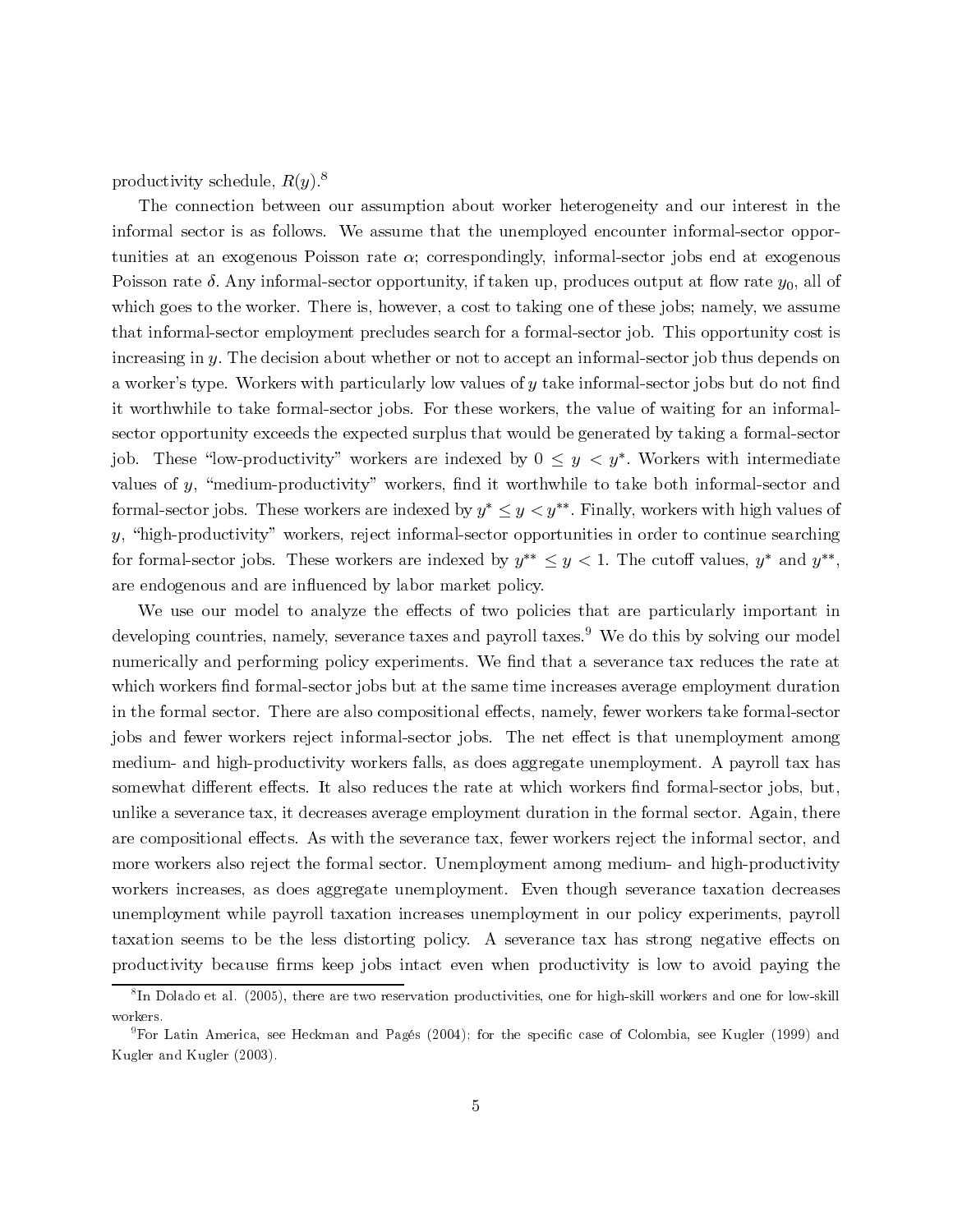tax. On the other hand, payroll taxation has a positive effect on formal-sector productivity. Only high-productivity matches are worth sustaining in the presence of a payroll tax. Both policies lead to a fall in net output, but the severance tax has the much stronger effect. Finally, our model generates distributions of productivities and wages. A severance tax leads to greater dispersion of formal-sector wages and productivity than a payroll tax does.

In the next section, we describe our model and prove the existence of a unique equilibrium. To simplify the exposition, we present our model without labor market regulations. We present the details of the model with payroll and severance taxation in the Appendix. In Section 3, we work out the implications of the model for the distributions of productivity and wages across workers in formal-sector jobs. Section 4 is devoted to our policy experiments. Our simulations give a qualitative sense for the properties of our model as well as a quantitative sense for the impact of the policies. Finally, Section 5 concludes. is. On this identical assume the<br>station bise upon informal-section assume that we could assume that in<br>the could be result in the could assume that we could be resulted to<br>the properties. The dispose the search in the fo

### 2 Basic Model without Taxes

We consider a model in which workers can be in one of three states: (i) unemployed, (ii) employed in the informal sector, or (iii) employed in the formal sector. Unemployment is the residual state in the sense that workers whose employment in either an informal- or a formal-sector job ends flow back into unemployment. Unemployed workers receive b, which is interpreted as the flow income equivalent to the value of leisure. The unemployed look for job opportunities. Formalsector opportunities arrive at endogenous rate  $m(\theta)$ , and informal-sector opportunities arrive at exogenous rate  $\alpha$ .

In the informal sector, a worker receives flow income  $y_0$ , where  $y_0 > b$ . As mentioned above, opportunities to work in the informal sector arrive to the unemployed at Poisson rate  $\alpha$ . Employment in this sector ends at Poisson rate  $\delta$ . We assume that employment in the informal sector precludes search for a formal-sector job; i.e., there are no direct transitions from the informal to the formal sector.<sup>10</sup>

A worker's output in a formal-sector job depends on his or her type. Formal-sector matches initially produce at the worker's maximum potential productivity level y. Thereafter, as in MP. productivity shocks arrive at Poisson rate  $\lambda$ , which change the match productivity. These shocks are *iid* draws from a continuous distribution  $G(x)$ , where  $0 \le x \le 1$ . There are three possibilities to consider. First, if the realized value of a draw  $x$  is sufficiently low, it is in the mutual interest of the worker and the firm to end the match. Here "sufficiently low" is defined in terms of an endoge-

 $10$  Alternatively, one could assume that workers in informal-sector jobs can search for formal-sector opportunities but less effectively than if they were unemployed.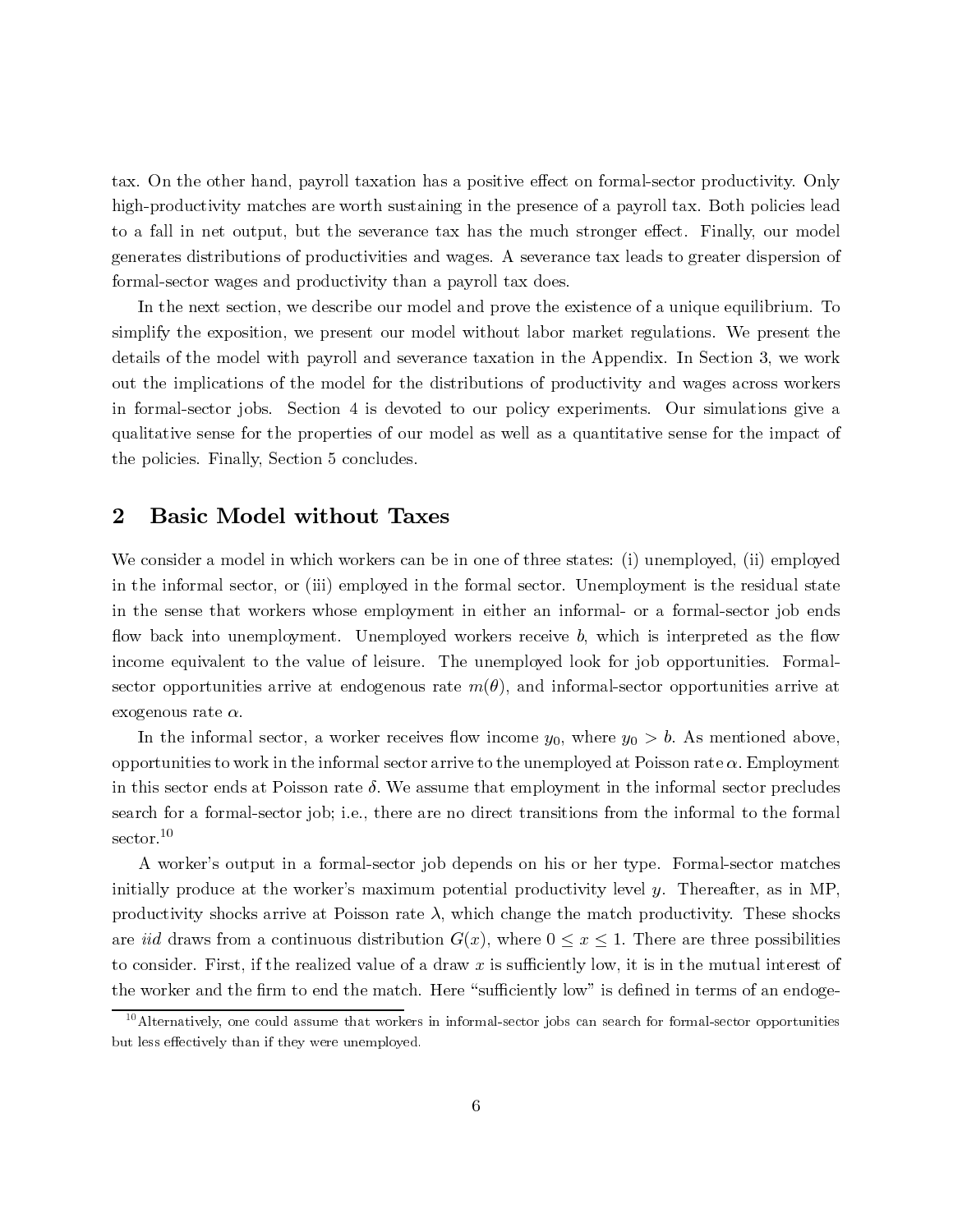nous reservation productivity,  $R(y)$ , which depends on the worker's type. Thus, with probability  $G(R(y))$ , a shock ends the match. Second, if  $R(y) \leq x \leq y$ , the productivity of the match changes to x. That is, with probability  $G(y) - G(R(y))$ , the match continues after a shock, but at the new level of productivity. Finally, if the draw is such that  $x > y$ , we assume that the productivity of the match reverts to y. That is, with probability  $1 - G(y)$ , the match continues after a shock, but the productivity of the match is reset to its maximum value.<sup>11</sup>

The surplus from a formal-sector match is split between worker and firm using a Nash bargaining rule with an exogenous worker share,  $\beta$ . This surplus depends both on the current productivity of the match,  $y'$ , and on the worker's type,  $y$ . As in MP, we assume the wage is renegotiated whenever match productivity changes.

#### 2.1 Value functions

We can summarize the worker side of the model by the value functions

$$
rU(y) = b + \alpha \max [N_0(y) - U(y), 0] + m(\theta) \max [N_1(y, y) - U(y), 0]
$$
  
\n
$$
rN_0(y) = y_0 + \delta(U(y) - N_0(y))
$$
  
\n
$$
rN_1(y', y) = w(y', y) + \lambda G(R(y)) (U(y) - N_1(y', y))
$$
  
\n
$$
+ \lambda \int_{R(y)} (N_1(x, y) - N_1(y', y)) g(x) dx + \lambda (1 - G(y)) (N_1(y, y) - N_1(y', y))
$$
  
\n
$$
= U(y)
$$
 is the value of unembryment,  $N_0(y)$  is the value of informal-sector employment, and  
\n $y', y$ ) is the value of formal-sector employment in a job with current productivity level  $y',$  all  
\ne above for a worker of type  $y$ . The final three terms in the expression for  $N_1(y', y)$  reflect our  
\nmptions about the shock process.  
\nNext, consider the vacancy-cretation problem faced by a formal-sector firm. Let  $V$  be the value  
\neating a formal-sector vacancy, and let  $J(y', y)$  be the value of employing a worker of type  $y$  in  
\n
$$
rJ(y', y) = y' - w(y', y) + \lambda G(R(y)) (V - J(y', y))
$$
  
\n
$$
+ \lambda \int_{R(y)} (J(x, y) - J(y', y)) g(x) dx + \lambda (1 - G(y)) (J(y, y) - J(y', y))
$$
  
\n
$$
+ \lambda \int_{R(y)} (J(x, y) - J(y', y)) g(x) dx + \lambda (1 - G(y)) (J(y, y) - J(y', y))
$$
  
\n
$$
= \lambda \int_{R(y)} (x, y) - J(y', y) g(x) dx + \lambda (1 - G(y)) (J(y, y) - J(y', y))
$$
  
\n
$$
= \lambda \int_{R(y)} (x, y) - J(y', y) g(x) dx + \lambda (1 - G(y)) (J(y, y) - J(y', y))
$$
  
\n
$$
= \lambda \int_{R(y)} (x, y) - J(y', y) g(x) dx + \lambda (1 - G(y)) (J(y, y) - J(y', y))
$$
  
\n
$$
= \lambda \int_{R(y)} (x, y) - J(y', y) g(x) dx + \lambda (1 - G(y)) (J(y, y
$$

 $\left(\begin{array}{c} 0 & 0 \ 0 & 0 \end{array}\right)$  is a set of  $rJ$  wo a it is defined in Fig. 1: y<br>nt l :<br>ec<br>e<br>e<br>pr<br>r<br>pr ,  $y$ )<br>i, and  $y'$ , is depth of  $y'$ <br>is depth of  $y$ <br>emained for  $y$ where  $U(y)$  is the value of unemployment,  $N_0(y)$  is the value of informal-sector employment, and  $N_1(y', y)$  is the value of formal-sector employment in a job with current productivity level y', all of the above for a worker of type y. The final three terms in the expression for  $N_1(y', y)$  reflect our assumptions about the shock process.

Next, consider the vacancy-creation problem faced by a formal-sector firm. Let V be the value<br>of creating a formal-sector vacancy, and let  $J(y', y)$  be the value of employing a worker of type y in a match with current productivity  $y'$ . The latter value can be written as

$$
T N_1 (y, y) = w (y, y) + \lambda G(R(y)) (U (y) - N_1 (y, y)))
$$
\n
$$
+ \lambda \int_{y}^{y} (N_1 (x, y) - N_1 (y', y)) g(x) dx + \lambda (1 - G (y)) (N_1 (y, y) - N_1 (y', y)),
$$
\nwhere  $U(y)$  is the value of unemplogument,  $N_0 (y)$  is the value of informal-sector employment, and  $N_1 (y', y)$  is the value of formal-sector employment in a job with current productivity level  $y'$ , all of the above for a worker of type y. The final three terms in the expression for  $N_1 (y', y)$  reflect our assumptions about the shock process.  
\nNext, consider the vacancy-creation problem faced by a formal-sector firm. Let V be the value of creating a formal-sector vacancy, and let  $J(y', y)$  be the value of employing a worker of type y in a match with current productivity y'. The latter value can be written as\n
$$
r J(y', y) = y' - w (y', y) + \lambda G(R(y)) (V - J (y', y)))
$$
\n
$$
+ \lambda \int_{R(y)} (J(x, y) - J (y', y)) g(x) dx + \lambda (1 - G (y)) (J (y, y) - J (y', y)).
$$
\n
$$
T
$$
\n
$$
T
$$
\n
$$
T
$$
\n
$$
T
$$
\n
$$
T
$$
\n
$$
T
$$
\n
$$
T
$$
\n
$$
T
$$
\n
$$
T
$$
\n
$$
T
$$
\n
$$
T
$$
\n
$$
T
$$
\n
$$
T
$$
\n
$$
T
$$
\n
$$
T
$$
\n
$$
T
$$
\n
$$
T
$$
\n
$$
T
$$
\n
$$
T
$$
\n
$$
T
$$
\n
$$
T
$$
\n
$$
T
$$
\n
$$
T
$$
\n
$$
T
$$
\n
$$
T
$$
\n
$$
T
$$
\n
$$
T
$$
\n
$$
T
$$
\n
$$
T
$$
\n
$$
T
$$
\n
$$
T
$$
\n
$$
T
$$
\n
$$
T
$$
\n
$$
T
$$

<sup>, 1 1</sup> r a, n s b y  $\frac{N_1}{N_1}$  ( $y$ <br>of the<br>assum<br>Ne<br>of crea<br>a mat<br> $\frac{11}{N}$  where ,  $y$ ) reflect our<br>  $\mathcal{V}$  be the value<br>  $(y', y)$ ).<br>  $(y', y)$ ).<br>
e match remains<br>
1]. We prefer to<br>  $\log h$  productivity  $\mathbf{v}$  be the value<br>ker of type  $y$  in<br> $(y', y)$ ).<br>he match remains<br>), 1]. We prefer to<br>high productivity  $+\lambda$ <br>  $\mu$ mp<br>
ever<br>
er b<br>  $\mu$  $J(x, y) - J(y)$ <br>re: (i) if a shocky<br>y and (ii) shocky<br>and that shocks sows' ears cann y<br>kaka<br>ot , y)<br>is dr<br>a are<br>ono<br>ibe  $g(x)dx + \lambda (1 - G(y))$  (<br>wn such that  $x > y$ , the prod<br>drawn randomly from [0, y] i<br>turn a low productivity (y)<br>irned into silk purses.<br>7  $J(y, y) - J(y)$ <br>ductivity of the<br>rather than [0, 1]<br>workers into hi  $y$  m<br>l].  $gt$  $,y)$ <br>aatcl $\overline{w}$ . .<br>r<br>1 +A  $\int_{R(y)} (J(x, y) - J(y, y)) g(x) dx + \lambda (1 - G(y)) (J(y, y) - J(y, y))$ .<br>  $\frac{11}{11}$ Two alternative assumptions are: (i) if a shock is drawn such that  $x > y$ , the productivity of the match remains<br>
where it is rather than reverting to y and (ii where it is rather than reverting to y and (ii) shocks are drawn randomly from [0, y] rather than [0, 1]. We prefer to assume that y is an upper bound and that shocks do not turn a low productivity (y) workers into high p workers. In short, we assume that sows' ears cannot be turned into silk purses.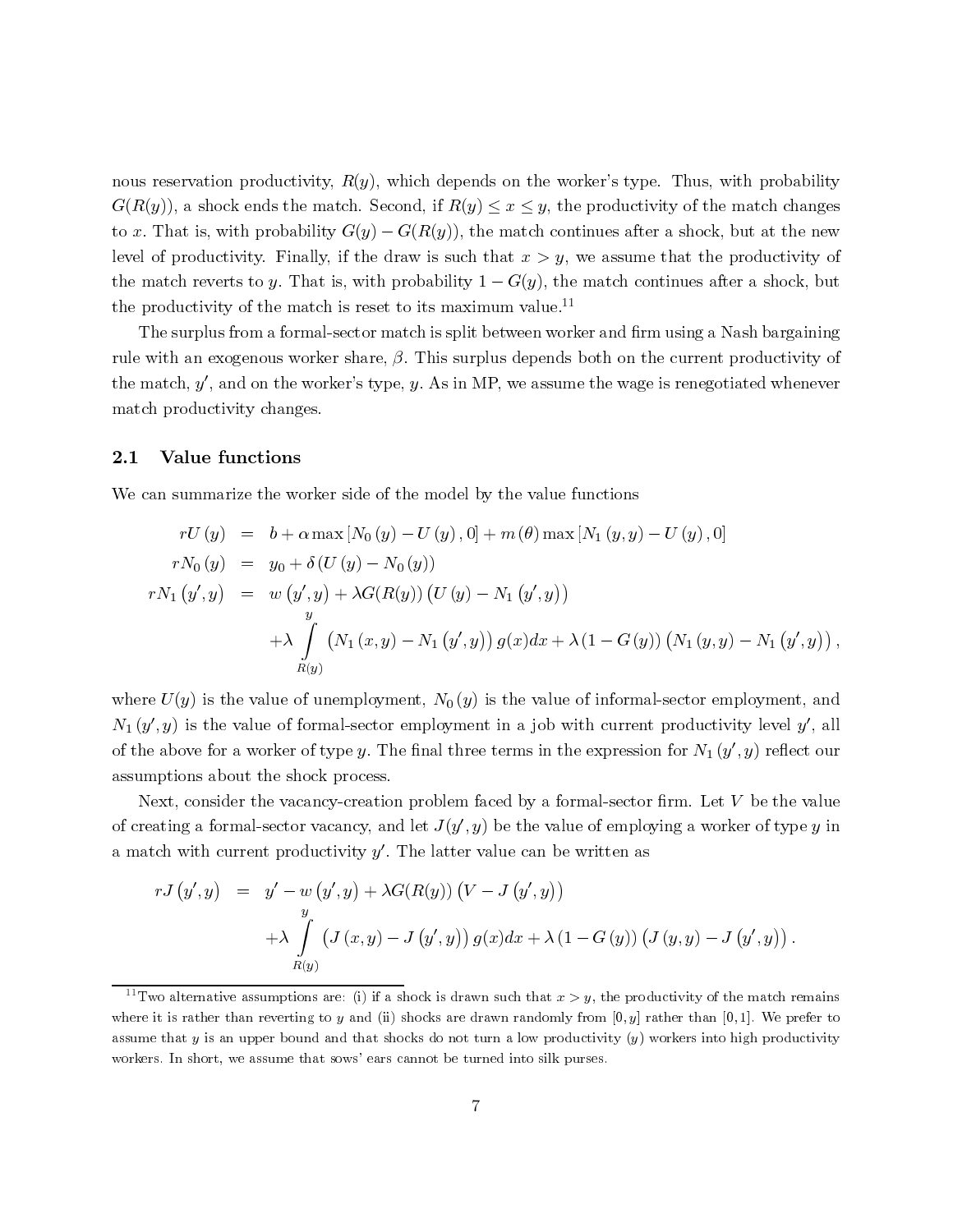A firm that employs a worker of type y in a match of productivity y' receives flow output y' and pays a wage of  $w(y', y)$ . The final three terms in this expression again reflect our assumptions about the shock process. At rate  $\lambda$ , a productivity shock arrives. With probability  $G(R(y))$ , the job ends, in which case the firm suffers a capital loss of  $V - J(y', y)$ . If the realized shock x falls in the  $- J (y$ <br>o  $J(x, y)$ <br>oe y to interval  $[R(y), y]$ , the value changes from  $J(y', y)$  to  $J(x, y)$ . Finally, with probability  $1 - G(y)$ , the shock resets the value of employing a worker of type y to its maximum level,  $J(y, y)$ .<br>The value of a vacancy is defined b shock resets the value of employing a worker of type y to its maximum level,  $J(y, y)$ .

The value of a vacancy is defined by

$$
rV = -c + \frac{m(\theta)}{\theta} E \max[J(y, y) - V, 0].
$$
\n(1)

 $rV = -c + \frac{m(v)}{\theta} E \max[J(y, y) - V, 0].$  (1)<br>This expression reflects the assumption that match productivity initially equals the worker's type.<br>A vacancy, however, does not know in advance what type of worker it will meet. It may This expression reflects the assumption that match productivity initially equals the worker's type. A vacancy, however, does not know in advance what type of worker it will meet. It may, for worker is of type  $y \geq y^*$ , the match forms, but the job's value depends, of course, on the worker's type. Finally, note that in computing the expectation, we need to account for contamination in the unemployment pool. That is, the distribution of <sup>y</sup> among the unemployed will, in general, differ from the corresponding population distribution. We deal with this complication below in the subsection on steady-state conditions.

As usual in this type of model, the fundamental equilibrium condition is the one given by free entry of vacancies, i.e.,  $V = 0$ . Equation (1), with  $V = 0$ , determines the equilibrium value of labor market tightness. The other endogenous objects of the model, namely, the wage schedule,  $w(y', y)$ , the reservation productivity schedule,  $R(y)$ , and the cutoff values, y<sup>\*</sup> and y<sup>\*\*</sup>, can all be expressed in terms of  $\theta$ .

### 2.2 Wage Determination

We use the Nash bargaining assumption with an exogenous share parameter  $\beta$  to derive the wage<br>function. Given  $V = 0$ , the wage for a worker of type y on a job producing at level y' solves<br> $\max_{w(y',y)} [N_1(y', y) - U(y)]^{\beta} J(y', y)^{$ 

$$
\max_{w(y',y)} [N_1(y',y) - U(y)]^{\beta} J(y',y)^{1-\beta}.
$$

It is straightforward to verify that

It is straightforward to verify that  
\n
$$
w(y', y) = \beta y' + (1 - \beta) r U(y).
$$

function. Given  $V = 0$ , the wage for a worker of type y on a job producing at level y solves<br>  $\max_{u(g',y)} [N_1(g', y) - U(y)]^{\beta} J(y', y)^{1-\beta}$ .<br>
It is straightforward to verify that<br>  $w(y', y) = \beta y' + (1 - \beta) r U(y)$ .<br>
That is, the wage is a w  $w(y', y) = \beta y' + (1 - \beta) r U(x)$ <br>That is, the wage is a weighted sumple that is, the wage is a weighted sumple of the sumple of the sum of the sum of the sum of the sum of the sum of the sum of the sum of the sum of the sum of the  $-p_j r U(y)$ .<br>ghted sum ne ouepue and ene worker's commutation value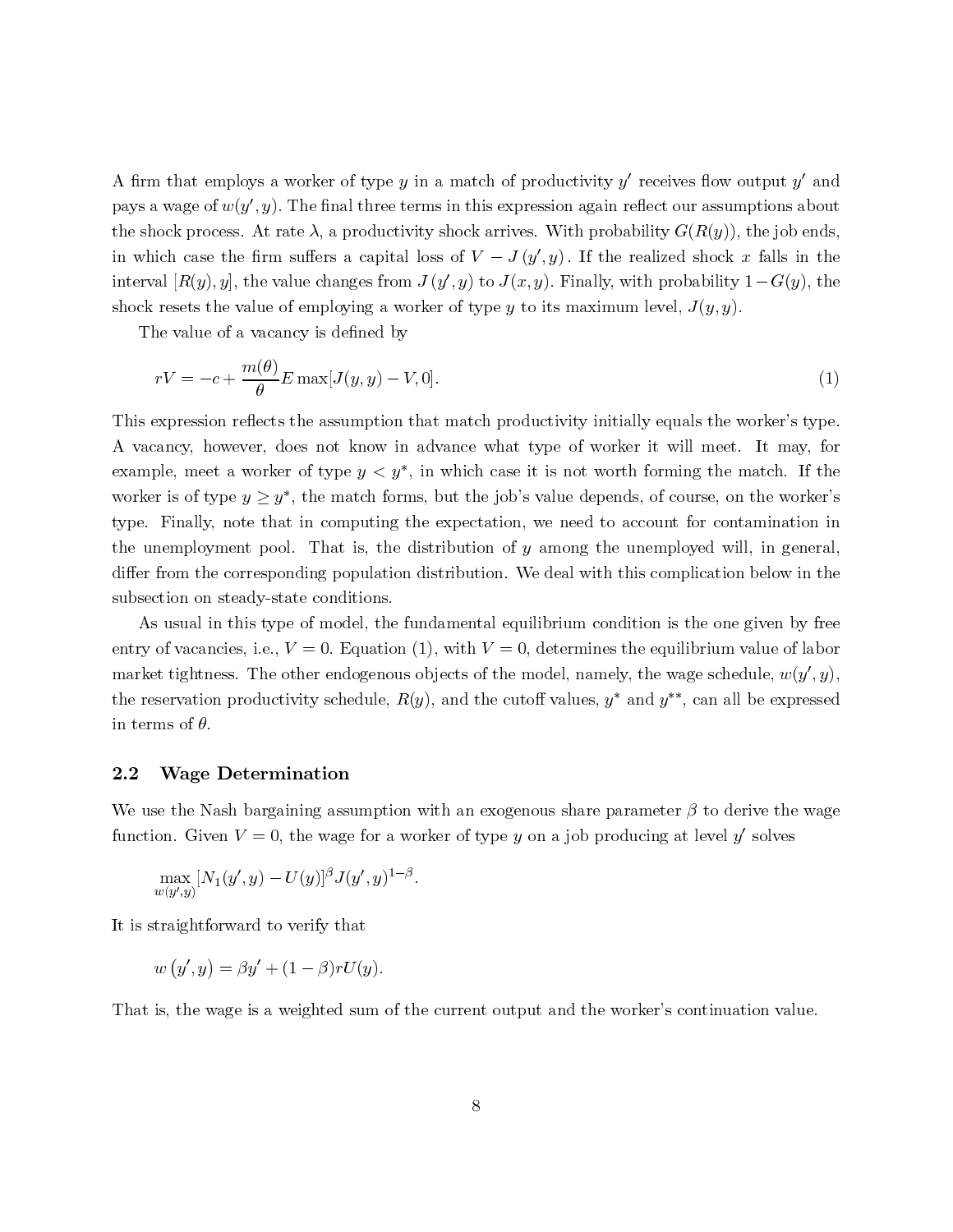# 2.3 Reservation Productivity  $F<sub>1</sub>$  are destroyed when a sufficiently unitary unitary shock is realized. The reserved. The reserved of  $\mathbb{R}^n$

Filled jobs are destroyed when a sufficiently unfavorable productivity shock is realized. The reseron Productivity<br>troyed when a suffic<br>y  $R(y)$  is defined by vation productivity  $R(y)$  is defined by<br>  $N_1(R(y), y) - U(y) + J(R(y), y) = 0.$ 

$$
N_1(R(y), y) - U(y) + J(R(y), y) = 0.
$$

 $- U(y) + J(\mathcal{H}(y), y) = 0.$ <br>sharing rule, this is equiva<br>= 0. en the surplus sha $J(R(y), y) = 0$ 

$$
J\left( R\left( y\right) ,y\right) =0.
$$

Substitution gives

Substitution gives  
\n
$$
R(y) = rU(y) - \frac{\lambda}{r + \lambda} \int_{R(y)}^{y} [1 - G(x)] dx.
$$
\n(2)  
\nFor any fixed value of y, this is analogous to the reservation productivity in MP. Since  $U(y)$  is

 $-\frac{\lambda}{r+}$ <br>of y,<br>l worl<br>cus in  $-G(x)]dx.$  (2)<br>alogous to the reservation productivity in MP. Since  $U(y)$  is<br>ake formal-sector jobs, equation (2) defines an upward-sloping<br>(y)) plane. increasing in  $\theta$  for all workers who take formal-sector jobs, equation (2) defines an upward-sloping "job-destruction" locus in the  $(\theta, R(y))$  plane.

An interesting question is how the reservation productivity varies with  $y$ . On the one hand, the higher is a worker's maximum potential productivity, the better are her outside options. That is,  $U(y)$  is increasing in y. This suggests that  $R(y)$  should be increasing in its argument. On the other hand, a "good match gone bad" retains its upside potential. The final term in equation (2), which can be interpreted as a labor-hoarding effect, is decreasing in y. This suggests that  $R(y)$  should be decreasing in y. As will be seen below once we solve for  $U(y)$ , which of these terms dominates depends on parameters.

#### 2.4 Unemployment values and cutoff productivities

Workers with  $y < y^*$  only work in the informal sector, workers with  $y^* \leq y \leq y^{**}$  accept both informal-sector and formal-sector jobs, and workers with  $y>y^{**}$  accept only formal-sector jobs. Thus y<sup>∗</sup> is defined by the condition that a worker with productivity  $y = y^*$  be indifferent between unemployment and a formal-sector offer, and  $y^{**}$  is defined by the condition that a worker with productivity  $y = y^*$  be indifferent between unemployment and an informal-sector offer.

Consider a worker with  $y^* \leq y \leq y^{**}$ . The value of unemployment for this worker is given by

$$
rU(y) = b + \alpha [N_0(y) - U(y)] + m(\theta) [N_1(y, y) - U(y)].
$$

The condition that  $N_1(y^*, y^*) = U(y^*)$  then implies

 $rU(y^*) = b + \alpha [N_0(y^*) - U(y^*)]$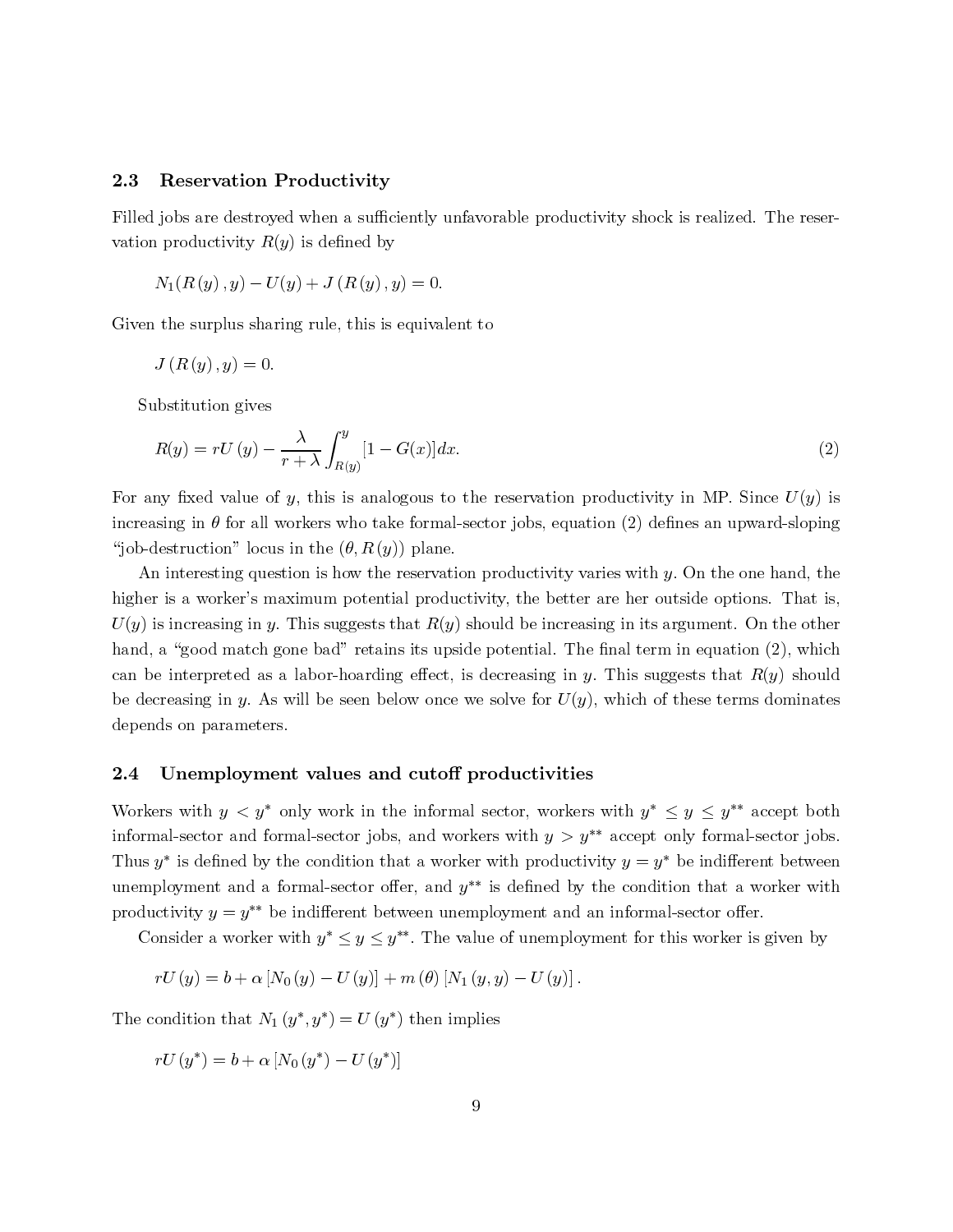and substitution gives

$$
rU(y^*) = \frac{b(r+\delta) + \alpha y_0}{r+\alpha+\delta}.
$$

(Note that  $rU(y)$  takes this value for all  $y \leq y^*$ .) Setting this equal to  $N_1(y^*, y^*)$  gives

(Note that 
$$
rU(y)
$$
 takes this value for all  $y \leq y^*$ .) Setting this equal to  $N_1(y^*, y^*)$  gives  
\n
$$
y^* = \frac{b(r+\delta) + \alpha y_0}{r + \alpha + \delta} - \frac{\lambda}{r + \lambda} \int_{R(y^*)}^{y^*} (1 - G(x)) dx.
$$
\n(3)  
\nSince  $R(y)$  is increasing in  $\theta$ , so too is  $y^*$ .  
\nSimilarly, the condition that  $N_0(y^{**}) = U(y^{**})$  implies that at  $y = y^{**}$   
\n $rU(y^{**}) = b + m(\theta) [N_1(y^{**}, y^{**}) - U(y^{**})].$   
\nSetting  $U(y^{**}) = N_0(y^{**})$  implies that  $rU(y^{**}) = y_0$  and substitution gives

$$
rU(y^{**}) = b + m(\theta) [N_1(y^{**}, y^{**}) - U(y^{**})]
$$

 $- U (y)$ ].<br> $rU (y^{**}) =$ 

Setting 
$$
U(y^-) = N_0(y^-)
$$
 implies that  $TC(y^-)$   
\n
$$
N_1(y^{**}, y^{**}) = \frac{(r + m(\theta))y_0 - rb}{rm(\theta)}.
$$
\nSubstituting for  $N_1(y^{**}, y^{**})$  and solving gives\n
$$
y^{**} = \frac{(y_0 - b)(r + \lambda) + m(\theta)\beta y_0}{r + \lambda} - \frac{\lambda}{r + \lambda}
$$

$$
r_{1}(y^{*}, y^{*}) = r_{2}(y)
$$
  
ituting for  $N_{1}(y^{**}, y^{**})$  and solving gives  

$$
y^{**} = \frac{(y_{0} - b)(r + \lambda) + m(\theta) \beta y_{0}}{m(\theta) \beta} - \frac{\lambda}{r + \lambda} \int_{R(y^{**})}^{y^{**}} [1 - G(x)] dx.
$$

$$
y^{**} = r_{1}(y)
$$
has a simple form for  $y \leq y^{*}$  and at  $y^{**}$ , it is more complicated at other values of  $y^{*} \leq y \leq y^{**}$ , we have

 $\frac{1}{m(\theta)}\frac{b}{\theta} - \frac{\lambda}{r+1}$ <br>
has a simple form for  $y \leq y^*$ <br>  $y^{**}$ , we have y. For  $y^* \leq y < y^{**}$ , we have

$$
rU(y) = \frac{\left[b(r+\delta) + \alpha y_0\right](r+\lambda) + (r+\delta) m(\theta) \beta \left\{y + \frac{\lambda}{r+\lambda} \int_{R(y)}^y [1 - G(x)] dx\right\}}{(r+\alpha+\delta)(r+\lambda) + (r+\delta) m(\theta) \beta}
$$

and for  $y \geq y^{**}$ , we have

$$
rU(y) = \frac{b(r+\lambda) + m(\theta)\beta \left\{y + \frac{\lambda}{r+\lambda}\int_{R(y)}^{y} [1 - G(x)]dx\right\}}{r+\lambda + m(\theta)\beta}.
$$

 $rU(y) = \frac{b(r + \lambda) + m(\theta) \beta \{y + \frac{\lambda}{r + \lambda} \int_{R(y)}^y [1 - G(x)] dx\}}{r + \lambda + m(\theta) \beta}$ .<br>Note that the two expressions would be identical if the informal sector did not exist, that is, were  $\alpha = \delta = 0$ .<br>Given the expression for  $R(y)$ , equatio

Note that the two expressions would be identical if the informal sector did not exist, that is, were  $\alpha = \delta = 0$ .<br>Given the expression for  $R(y)$ , equation (2), the differing forms for  $rU(y)$  mean that the form of  $R(y)$  dif  $\alpha = \delta = 0$ .<br>Given the expression for  $R(y)$ , equation (2), the differing forms for  $rU(y)$  mean that the form<br>of  $R(y)$  differs for high and medium productivity workers. For any fixed value of  $\theta$ , equation (2)  $\alpha = \delta = 0.$ <br>Given the expression for  $R(y)$ , equation (2), the differing forms for  $rU(y)$  mean that the form<br>of  $R(y)$  differs for high and medium productivity workers. For any fixed value of  $\theta$ , equation (2)<br>has a unique  $ec$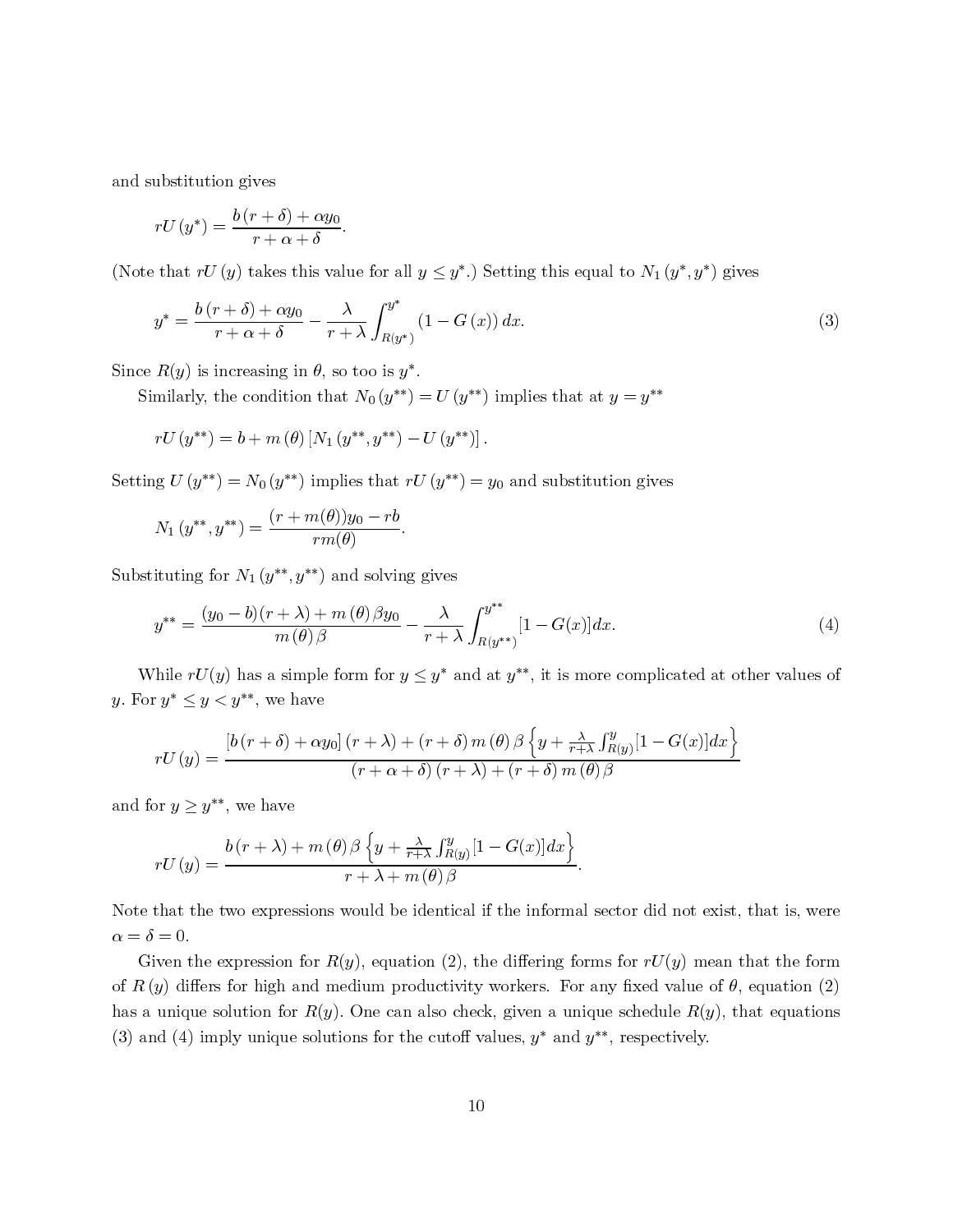# **Steady-State Conditions** 2.5 Steady-State Conditions allow us to solve for the unemployment rates, and use  $\frac{1}{2}$  $2.5$

**2.5 Steady-State Conditions**<br>The model's steady-state conditions allow us to solve for the unemployment rates,  $u(y)$ , for the<br>various worker types. Let  $u(y)$  be the fraction of time a worker of type y spends in unemploym **5 Steady-State Conditions**<br>he model's steady-state conditions allow us to solve for the unemployment rates,  $u(y)$ , for the<br>irious worker types. Let  $u(y)$  be the fraction of time a worker of type y spends in unemployment, The model's steady-state conditions allow us to solve for the unemployment rates,  $u(y)$ , for the various worker types. Let  $u(y)$  be the fraction of time a worker of type y spends in unemployment, let  $n_0(y)$  be the fracti  $u(y) + n_0(y) + n_1(y) = 1.$ <br>Workers of type  $y < y^*$  flow back and forth between unemployment and informal-sector em $m_0(y)$  be the fraction of time that this worker spends in informal-sector employment, and let  $y$ ) be the fraction of time that this worker spends in formal-sector employment. Of course,  $y + n_0(y) + n_1(y) = 1$ .<br>Workers of ty  $n_1(y)$  be the fraction of time that this worker spends in formal-sector employment. Of course,

 $u(y) + n_0(y) + n_1(y) = 1.$ <br>Workers of type  $y < y^*$  flow back<br>ployment. There is thus only one stead, and into unemployment must be equal d into unemployment<br> $\alpha u(y) = \delta(1 - u(y))$ <br>r  $y < y^*$  we thus have

$$
\alpha u(y) = \delta(1 - u(y)).
$$

For 
$$
y < y^*
$$
 we thus have  
\n
$$
u(y) = \frac{\delta}{\delta + \alpha}
$$
\n
$$
n_0(y) = \frac{\alpha}{\delta + \alpha}
$$
\n
$$
n_1(y) = 0.
$$
\nThere are two steady-state conditions for workers with  $y^* \le y \le y^{**}$ , (i) the flow out of

unemployment to the informal sector equals the reverse flow and (ii) the flow out of unemployment  $n_1(y) = 0.$ <br>There are two steady-state conditions for<br>unemployment to the informal sector equals the reverse flow, into the formal sector equals the reverse flow,

$$
\alpha u(y) = \delta n_0(y)
$$
  
\n
$$
m(\theta) u(y) = \lambda G(R(y)) (1 - u(y) - n_0(y)).
$$
  
\n
$$
G = \mathbf{h} \mathbf{i} + \mathbf{h} \mathbf{j} + \mathbf{h} \mathbf{k} \mathbf{k} + \mathbf{h} \mathbf{k} \mathbf{k} + \mathbf{h} \mathbf{k} \mathbf{k} + \mathbf{h} \mathbf{k} \mathbf{k} + \mathbf{h} \mathbf{k} \mathbf{k} + \mathbf{h} \mathbf{k} \mathbf{k} + \mathbf{h} \mathbf{k} \mathbf{k} + \mathbf{h} \mathbf{k} \mathbf{k} + \mathbf{h} \mathbf{k} \mathbf{k} + \mathbf{h} \mathbf{k} \mathbf{k} + \mathbf{h} \mathbf{k} \mathbf{k} + \mathbf{h} \mathbf{k} \mathbf{k} + \mathbf{h} \mathbf{k} \mathbf{k} + \mathbf{h} \mathbf{k} \mathbf{k} + \mathbf{h} \mathbf{k} \mathbf{k} + \mathbf{h} \mathbf{k} \mathbf{k} + \mathbf{h} \mathbf{k} \mathbf{k} + \mathbf{h} \mathbf{k} \mathbf{k} + \mathbf{h} \mathbf{k} \mathbf{k} + \mathbf{h} \mathbf{k} \mathbf{k} + \mathbf{h} \mathbf{k} \mathbf{k} + \mathbf{h} \mathbf{k} \mathbf{k} + \mathbf{h} \mathbf{k} \mathbf{k} + \mathbf{h} \mathbf{k} \mathbf{k} + \mathbf{h} \mathbf{k} \mathbf{k} + \mathbf{h} \mathbf{k} \mathbf{k} + \mathbf{h} \mathbf{k} \mathbf{k} + \mathbf{h} \mathbf{k} \mathbf{k} + \mathbf{h} \mathbf{k} \mathbf{k} + \mathbf{h} \mathbf{k} \mathbf{k} + \mathbf{h} \mathbf{k} \mathbf{k} + \mathbf{h} \mathbf{k} \mathbf{k} + \mathbf{h} \mathbf{k} \mathbf{k} + \mathbf{h} \mathbf{k} \mathbf{k} + \mathbf{h} \mathbf{k} \mathbf{k} + \mathbf{h} \mathbf{k} \mathbf{k} + \mathbf{h} \mathbf{k} \mathbf{k} + \mathbf{h} \mathbf{k} \mathbf{k} + \mathbf{h} \mathbf{k} \mathbf{k} + \mathbf{h} \mathbf
$$

Combining these conditions gives

Combining these conditions gives  
\n
$$
u(y) = \frac{\delta \lambda G(R(y))}{\lambda(\delta + \alpha) G(R(y)) + \delta m(\theta)}
$$
\n
$$
n_0(y) = \frac{\alpha \lambda G(R(y))}{\lambda(\delta + \alpha) G(R(y)) + \delta m(\theta)}
$$
\n
$$
n_1(y) = \frac{\delta m(\theta)}{\lambda(\delta + \alpha) G(R(y)) + \delta m(\theta)}
$$
\nfor  $y^* \leq y \leq y^{**}$ .  
\nFinally, for workers with  $y > y^{**}$  there is again only one steady-state condition, namely, that

for  $y^* \leq y \leq y^{**}$ .

or equals the flow back into unemployment

 $m (\theta) u (y) = (1 - u (y)) \lambda G (R (y)).$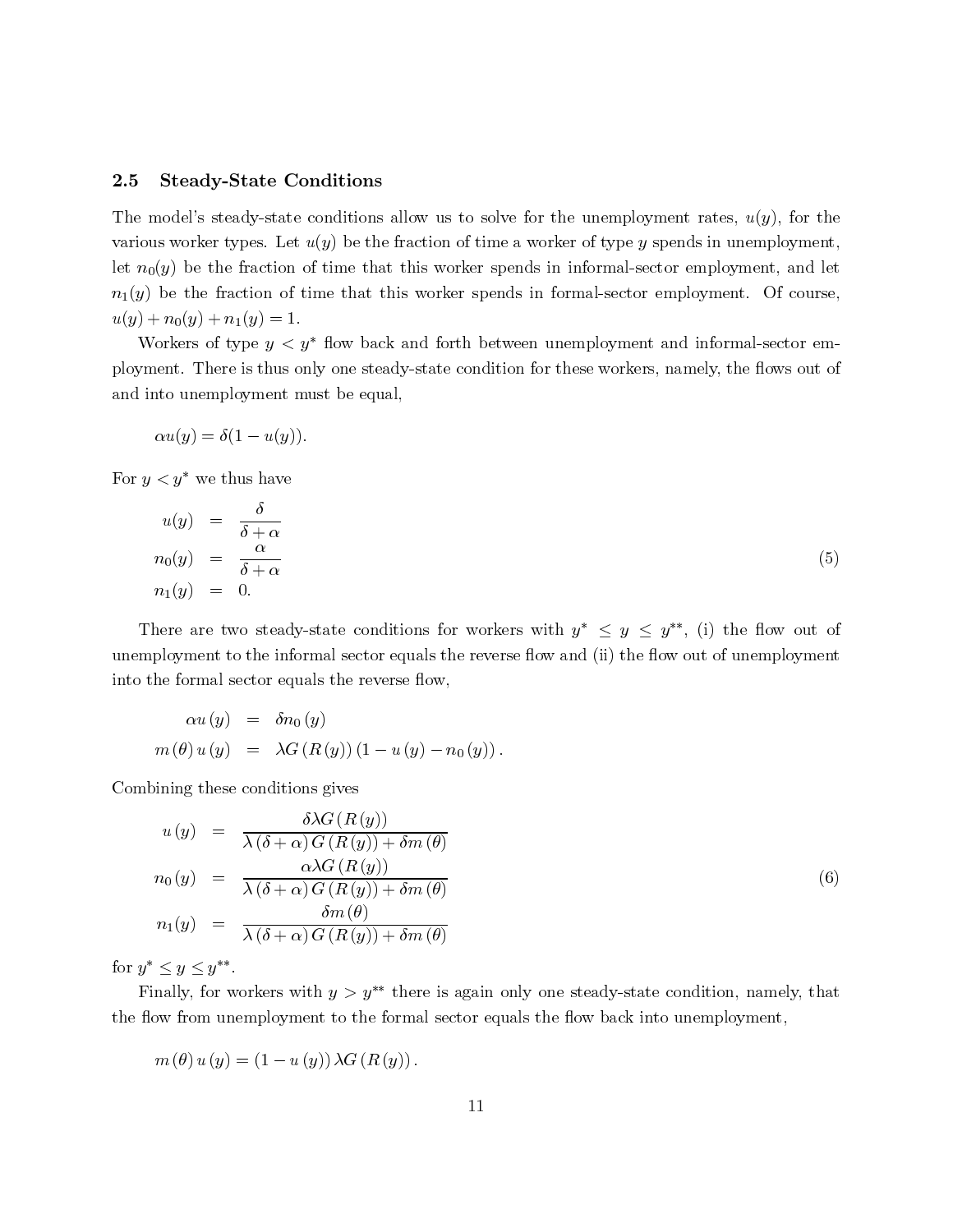$\overline{m}$  in plies in place  $\overline{m}$ This implies

<sup>u</sup> (y) = λG(R(y)) λG(R(y)) + m (θ) n0(y)=0 (7) n1(y) = <sup>m</sup> (θ) λG(R(y)) + m (θ) Total unemployment is obtained by aggregating across the population,

for  $y>y^{**}$ .

Total unemployment is obtained by aggregating across the population.

$$
u = \int_0^{y^*} u(y) f(y) dy + \int_{y^*}^{y^{**}} u(y) f(y) dy + \int_{y^{**}}^1 u(y) f(y) dy.
$$

### 2.6 Equilibrium

We use the free-entry condition to close the model and determine equilibrium labor market tightness. Setting  $V = 0$  we have

$$
c = \frac{m(\theta)}{\theta} E \max[J(y, y), 0].
$$

To determine the expected value of meeting a worker, we need to account for the fact that the density of types among unemployed workers is contaminated. Let  $f_u(y)$  denote the density of types among the unemployed. Using Bayes Law,

$$
f_u(y) = \frac{u(y)f(y)}{u}.
$$

The free-entry condition can thus be rewritten as

$$
c = \frac{m(\theta)}{\theta} \int_{y^*}^1 J(y, y) \frac{u(y)}{u} f(y) dy.
$$

After substitution, this becomes

$$
c = \frac{m(\theta)}{\theta} (1 - \beta) \int_{y^*}^1 \left( \frac{y - R(y)}{r + \lambda} \right) \frac{u(y)}{u} f(y) dy.
$$
 (8)

 $-\beta$ )  $\int_{y^*} \left( \frac{y - It(y)}{r + \lambda} \right)$ <br>kes into account the set is also that the form<br>workers. This expression takes into account that  $J(y, y) < 0$  for  $y < y^*$ , i.e., some contacts do not lead to a match. Note also that the forms of  $R(y)$  and of  $u(y)$  differ for medium-productivity and high-productivity workers.

A steady-state equilibrium is a labor market tightness  $\theta$ , together with a reservation productivity function  $R(y)$ , unemployment rates  $u(y)$ , and cutoff values  $y^*$  and  $y^{**}$  such that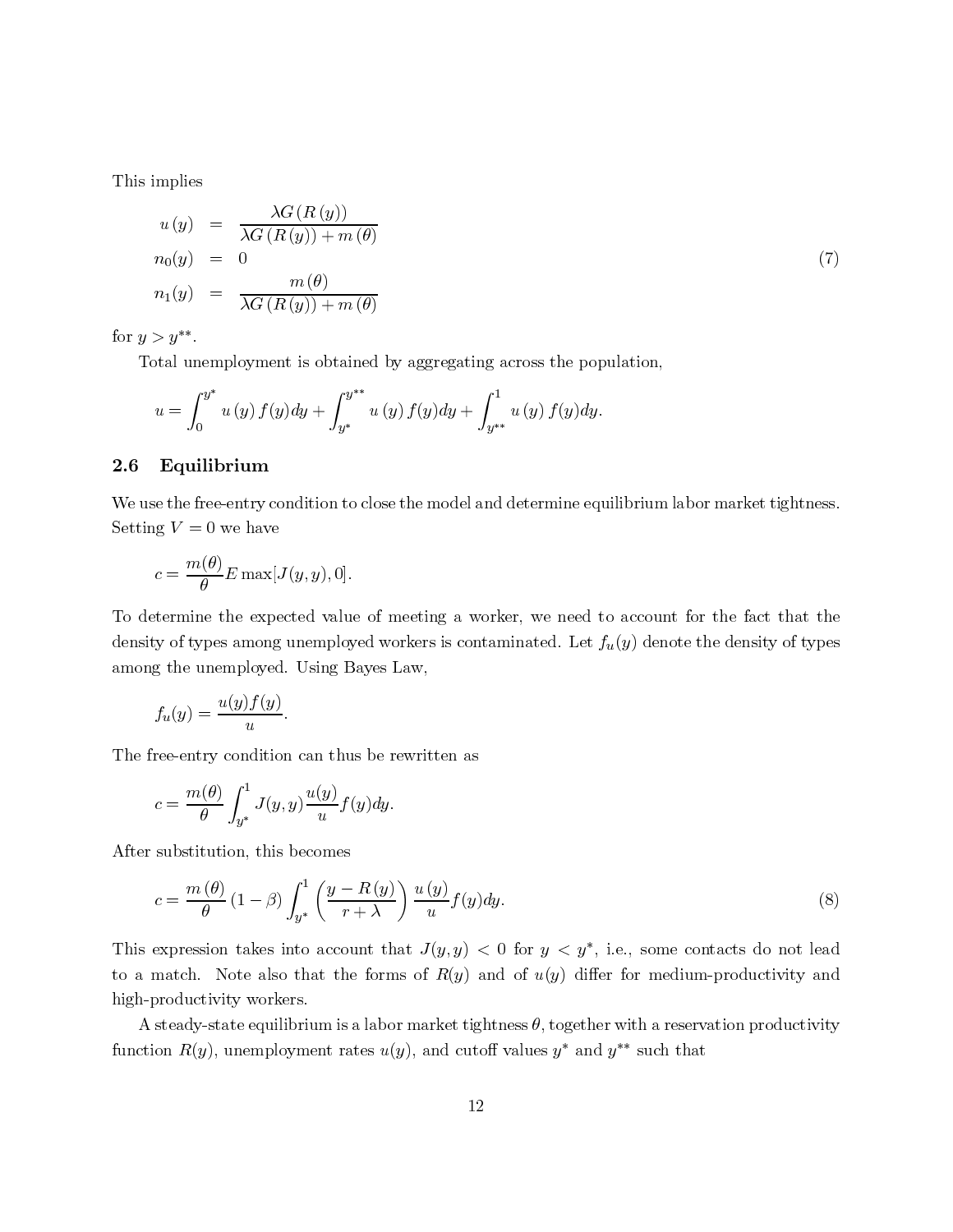- (i) the value of maintaining a vacancy is zero
- (ii) matches are consummated and dissolved if and only if it is in the mutual interest of the worker and firm to do so
- (iii) the steady-state conditions hold
- (iv) formal-sector matches are not worthwhile for workers of type  $y < y^*$
- (v) informal-sector matches are not worthwhile for workers of type  $y>y^{**}$ .

A unique equilibrium exists if there is a unique value of  $\theta$  that solves equation (8), taking into account that  $R(y)$ ,  $u(y)$ ,  $y^*$ , and  $y^{**}$  are all uniquely determined by  $\theta$ . Note that

- 1.  $R(y)$  is increasing in  $\theta$  for each y;
- 2.  $\int$  $\int_{-1}^{1}$ y∗  $\frac{u(y)}{u} f(y) dy$  is decreasing in  $\theta$ ;
- 3.  $y^*$  is increasing in  $\theta$ .

These three facts imply that the right-hand side of the free-entry condition is decreasing in  $\theta$ . This result, together with the facts that the limit of the right-hand side of (8) as  $\theta \to 0$  equals  $\infty$  and equals 0 as  $\theta \to \infty$ , implies the existence of a unique  $\theta$  satisfying the free-entry condition.

# 3 Distributional Characteristics of Equilibrium Given a<br>Given a functional forms for the distribution functions, the distribution function<br>Section functions, the distribution functions, the distribution of the distribution functions, the distribution<br>Section functions, function,

**ibrium**<br>  $F(y)$  and  $G(x)$ , and for the matching<br>
arameters of the model, equation (8)<br>
the other equilibrium objects of the<br>
roductivity schedule,  $R(y)$ , the wage<br>
i, etc. In fact, we can do more than<br>
rributions of produ **istributional Characteristics of Equilibrium**<br>
sumed functional forms for the distribution functions,  $F(y)$  and  $G(x)$ , and for the matching<br>  $m(\theta)$ , and given assumed values for the exogenous parameters of the model, equ **S DISTRUTIONAL C**<br>Given assumed functional form<br>function,  $m(\theta)$ , and given ass can be solved numerically for  $\theta$ . Given  $\theta$ , we can then recover the other equilibrium objects of the **EXECT SET ASSET CONDUCTERED SOFT CONDUCTERED**<br>
So for the distribution functions,  $F(y)$  and  $G(x)$ , and for the matching<br>
med values for the exogenous parameters of the model, equation (8)<br>  $\theta$ . Given  $\theta$ , we can then r Given assumed functional forms<br>function,  $m(\theta)$ , and given assum<br>can be solved numerically for  $\theta$ . for the distribution functions,  $F(y)$  and  $G(x)$ , and for the matching<br>d values for the exogenous parameters of the model, equation (8)<br>Given  $\theta$ , we can then recover the other equilibrium objects of the<br> $y^*$  and  $y^{**}$ , function,  $m(\theta)$ , and given assumed values for the exogenous parameters of the model, equation (8) %, and given assumed values for the exogenous parameters of the model, equation (8) numerically for  $\theta$ . Given  $\theta$ , we can then recover the other equilibrium objects of the eutoff values  $y^*$  and  $y^{**}$ , the reservatio can be solved numerically for  $\theta$ . Given  $\theta$ , we can then recover the other equilibrium objects of the model, namely, the cutoff values  $y^*$  and  $y^{**}$ , the reservation productivity schedule,  $R(y)$ , the wage schedule, model, namely, the cutoff values  $y^*$  and  $y^{**}$ , the reservation productivity schedule,  $R(y)$ , the wage<br>schedule,  $w(y', y)$ , the type-specific unemployment rates,  $u(y)$ , etc. In fact, we can do more than<br>this. Once we sol in formal-sector employment. We can then use these distributions to evaluate both the aggregate schedule,  $w(y', y)$ , the type-specific unemploymethis. Once we solve for equilibrium, we can continuously for equilibrium. and distributional effects of labor market policy. To be verify the compute the distribution<br>ormal-sector employment. We can then use these distributions<br>distributional effects of labor market policy. in formal sector employment. We can then use these distributions to evaluate both the aggregate<br>and distributional effects of labor market policy.<br>To begin, we discuss the computation of the joint distribution of  $(y', y)$  a

 $w(y)$ <br>e we<br>sect<br>butid<br>in, v<br>and th<br>mplc<br>, y) =  $d$  the the s of productivity and wages<br>evaluate both the aggregate<br>, y) across workers employed<br>e corresponding marginals),<br>distribution of  $(y', y)$  across and distributional effects of labor market policy.<br>To begin, we discuss the computation of the joint distribution of  $(y', y)$  across work<br>in the formal sector. Once we compute this joint distribution (and the correspondin  $($   $y$ employed<br>
arginals),<br> *, y*) across To begin, we discuss the computation of the<br>in the formal sector. Once we compute this journed in the formal sector. Once we compute this journed in the formal sector. workers employed in the formal sector, we use

 $h(y', y) = h(y'|y)h(y).$  $h(y)$  $y = h(y)$  $|y|^{n(y)}$ .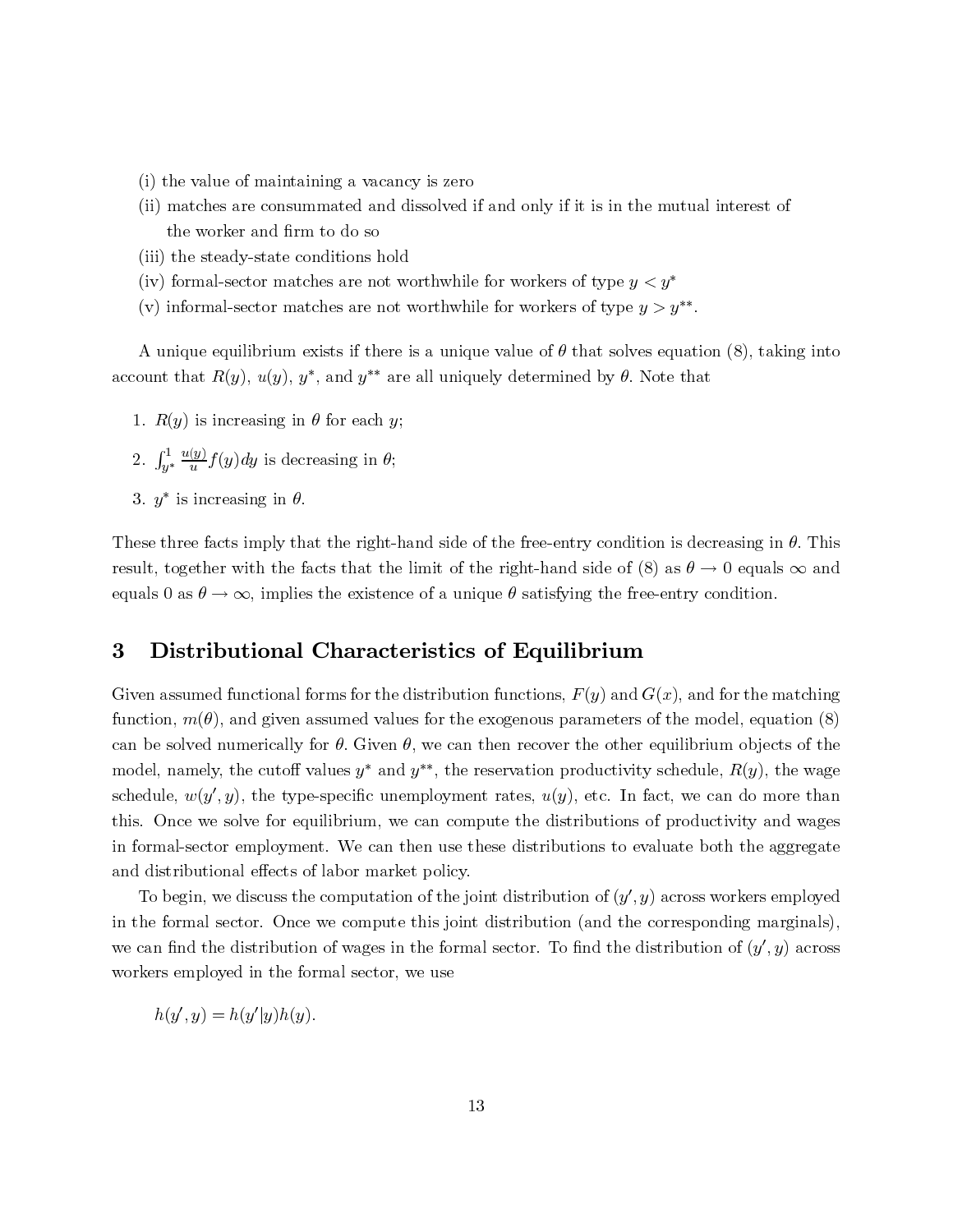Here  $h(y', y)$  is the joint density,  $h(y'|y)$  is the conditional density, and  $h(y)$  is the computer of computer to compute the sector. Here  $h(y', y)$  is the joint density,  $h(y'|y)$  is the conditional sector. It is represented in the formal sector. It is represented in the formal sector. "employed in the formal sector." Then by Bayes Law,

improved in the format sector. Then by  

$$
h(y) = \frac{P[E|y]f(y)}{P[E]} = \frac{n_1(y)f(y)}{\int n_1(y)f(y)dy},
$$

where from equations  $(5)$  to  $(7)$ ,

$$
n_1(y) = 0 \qquad \text{for } y \leq y^*
$$
  
= 
$$
\frac{\delta m(\theta)}{\delta m(\theta) + (\alpha + \delta) \lambda G(R(y))} \text{ for } y^* \leq y < y^{**}
$$
  
= 
$$
\frac{m(\theta)}{m(\theta) + \lambda G[R(y)]} \qquad \text{for } y \geq y^{**}.
$$
  
Next, we need to find  $h(y'|y)$ . Consider a worker of type y

the marginal density<br>
e  $h(y)$ . Let E denote<br>
r match productivity.<br>
1 her current spell of<br>
o is employed in the<br>
ivity realization less<br>
pability  $\frac{1-G(y)}{1-G(R(y))}$ ,<br>
y (conditional on the<br>
ning these terms, we<br>  $P[N > 0]$ . Her match starts at productivity  $y$ ; later, a shock (or shocks) may change her match productivity. Next, we need to find  $h(y'|y)$ . Consider a worker of type y who is employed in the formal sector.<br>Her match starts at productivity y; later, a shock (or shocks) may change her match productivity.<br>Let N denote the number of polyment in a formal-sector job). Since we are considering a worker who is employed in the Her match starts at productivity  $y$ ; later, a shock (or shocks) may change her match productivity.<br>Let N denote the number of shocks this worker has experienced to date (in her current spell of employment in a formal-sec formal sector, we know that none of these shocks has resulted in a productivity realization less  $\mathbf{t}$  of  $\mathbf{t}$ 

 $h(y)$  and  $h(y)$ <br> $h(y)$  are from  $n_1$  (<br> $h(y)$  are from  $n_1$  ()<br> $h(x)$  and see  $h(x)$ <br> $h(x)$  the  $\mu(x)$  and  $h(y)$ <br> $h(y)$  as, for To do ation orker<br> $\mu(x)$  at  $\lambda$ . , y) is the joint density,  $h(y)$ <br>
where employed in the form<br>
d in the formal sector." Th<br>  $\mathcal{P}[E|y]f(y) = \frac{n_1(y)f}{\int n_1(y)f}$ <br>
m equations (5) to (7),<br>  $y$ ) = 0<br>
=  $\frac{\delta m(\theta)}{\delta m(\theta) + (\alpha + \delta)\lambda G}$ <br>
=  $\frac{m(\theta)}{m(\theta) + \lambda G[R(y)]}$ <br>
we ne [g] is the conditional density, and  $h(y)$  is the marginal density<br>all sector. It is relatively easy to compute  $h(y)$ . Let E denote<br>on by Bayes Law,<br>(g)<br>for  $y \le y^*$ <br>for  $y' \le y \le y^*$ .<br>for  $y' \le y^*$ ,<br>and  $h(x) \le h(x) \le h(x)$  is  $h(y) = \frac{1 + \mu(y) f(y)}{P[E]}$ <br>
from equations (5<br>
from equations (5<br>  $n_1(y) = 0$ <br>  $= \frac{n}{\delta m(\theta)} + \frac{n}{m(\theta)} + \text{ext}$ , we need to find<br>
natch starts at produce the numb<br>
yment in a formal<br>
l sector, we know<br>  $R(y)$ .<br>  $N = 0$ , then  $y' = y$ <br>  $\frac{\partial |y|f(y)}{\partial P[E]} = \frac{n_1(y)f(y)}{\int n_1(y)f(y)}$ <br>  $\overline{P[E]} = \frac{n_1(y)f(y)}{\int n_1(y)f(y)}$ <br>
tions (5) to (7),<br>
0<br>  $\frac{\delta m(\theta)}{m(\theta) + \lambda G[R(y)]}$ <br>
d to find  $h(y'|y)$ . Considers at productivity y; late<br>
is a troductivity y; late<br>
is a formal-sector job).  $n_1(y)f(y)dy'$ <br>
7),<br>  $\frac{p(\theta)}{p(\theta)}$ <br>  $\frac{p(\theta)}{p(\theta)}$ <br>  $\frac{p(\theta)}{q(\theta)}$ <br>  $\frac{p(\theta)}{q(\theta)}$ <br>  $\frac{p(\theta)}{q(\theta)}$ , Consider<br>  $\frac{p(\theta)}{q(\theta)}$ , Litter, a shocks this vor job). Since<br>  $\frac{p(\theta)}{q(\theta)}$  increase the<br>  $\frac{p(\theta)}{q(\theta)}$  so  $\frac{p(\theta)}{q(\$  $h(y) = \frac{(-\cos x - \cos x}{P|E|}) = \frac{-(\cos x - \cos x}{f\sin y)f(y)dy}$ ,<br>
from equations (5) to (7),<br>  $n_1(y) = 0$  for  $y \le y^*$ <br>  $= \frac{\delta m(\theta)}{\delta m(\theta) + (\alpha + \delta)\lambda G(R(y))}$  for  $y^* \le y$ <br>  $= \frac{m(\theta)}{m(\theta) + \lambda G[R(y))}$  for  $y \ge y^*$ <br>
xxt, we need to find  $h(y'y)$ . Consider =  $\frac{\partial m(v)}{\partial m(\theta) + (\alpha + \delta)}$ <br>=  $\frac{m(\theta)}{m(\theta) + \lambda G[R(y))}$ <br>need to find  $h(y'|y)$ .<br>arts at productivity<br>atts at productivity<br>is the number of shade in a formal-sector j,<br>we know that nor<br>then  $y' = y$  with production<br>then  $y' = y$  with ions (5) to (7),<br>
for  $y \le y^*$ <br>  $\frac{\delta m(\theta)}{\delta m(\theta) + \langle \alpha + \delta \rangle \lambda G(R(y))}$  for  $y^* \le y < y^{**}$ .<br>  $\frac{m(\theta)}{m(\theta) + \lambda G[R(y))}$  for  $y \ge y^{**}$ .<br>
to find  $h(y'|y)$ . Consider a worker of type y<br>
at productivity y; later, a shock (or shocks in su =  $\frac{n(v)}{m(\theta) + \lambda G}$ <br>need to find  $h(\lambda)$ <br>arts at product<br>e the number c<br>in a formal-sec<br>, we know tha<br>then  $y' = y$  wi<br>ability that the<br>employed) in<br>adility that the<br>employed) in<br>adilional on y,<br>al density of y'<br>=  $\frac{g(y')}{1$ or  $y \leq y^*$ <br>  $\frac{\delta m(\theta)}{\delta m(\theta) + (\alpha + \delta) \lambda G(R(y))}$  for  $y^* \leq y < \frac{m(\theta)}{m(\theta) + \lambda G[R(y)]}$  for  $y \geq y^{**}$ .<br>
to find  $h(y'|y)$ . Consider a worker of ty<br>
at productivity y; later, a shock (or shat productivity) is the number of slocks t d  $h(y)$ <br>ductive of that<br> $y$  with the  $y$  with the  $y$  with the  $y$  with  $\ln w$ <br> $\ln y$ ,  $y$  of  $y'$  i<br> $\ln w$ <br> $\ln w$   $\ln w$ <br> $\ln w$   $\ln w$   $\ln w$   $\ln w$   $\ln w$   $\ln w$   $\ln w$   $\ln w$   $\ln w$   $\ln w$   $\ln w$   $\ln w$   $\ln w$   $\ln w$   $\ln w$   $\ln w$   $\ln w$   $\$  $\frac{1}{\delta}$ ) $\lambda G(R(y))$  for  $y' \le y < y''$ <br>for  $y \ge y''$ .<br>[y). Consider a worker of type y who is employed in the formal sector,<br>tity y; later, a shock (or shocks) may change her match productivity,<br>shocks this worker has experienc  $\begin{array}{ll} \end{array} & \text{for } y \geq y^{m}. \\ \end{array}$  <br>Consider a worker of type  $y$  who is employed in the formal sector,<br>y; later, a shock (or shocks) may change her match productivity.<br>cks this worker has experienced to date (in her curr  $m(\theta) + \lambda G[R(y)]$ <br>
Nest, we med to find  $h(y)$ ; Consider a warker of type y which is employed in the formal sector.<br>
match shocks this included integral of shocks this worker has experienced to date (in her current spell of<br>
N If  $N =$ <br>the pr<br> $\ker$  bei<br>that domination of  $h(y'|$ :<br> $\text{as, for a}$ <br>To do t<br>ation of  $\text{a}$  ation of  $\text{a}$ <br> $\text{b}$  ation of  $\text{b}$ <br> $\text{c}$  ation of  $\text{d}$ <br> $\text{d}$  ation  $\text{d}$ <br> $\text{d}$  ation  $\text{d}$ <br> $\text{d}$  ation  $\text{d}$ <br> $\$ yment in a formal-sector job). Since we are considering a worker who is employed in 1<br>sector, we know that none of these shocks has resulted in a productivity realization 1<br> $R(y)$ .<br>N = 0, then y' = y with probability 1. If  $1 - G(R(y))'$ <br>tional on the<br>see terms, we<br>0]. Similarly,<br>whose elapsed<br>formal sector<br>durations for<br>ne convenient<br>Shocks arrive<br>tions of these formal sector, we know that none of these shocks has resulted in a production  $R(y)$ .<br>If  $N = 0$ , then  $y' = y$  with probability 1. If  $N > 0$ , then  $y' = y$  with pro i.e., the probability that the productivity shock is greater than or equal to  $y$  (conditional on the tivity realization less<br>
bability  $\frac{1-G(y)}{1-G(R(y))}$ ,<br>
y (conditional on the<br>
ining these terms, we<br>  $P[N > 0]$ . Similarly,<br>  $P[N > 0]$ . Similarly,<br>
type y whose elapsed<br>
pe exits formal sector<br>
npleted durations for<br>
al has th than  $R(y)$ .<br>If  $N = 0$ , then  $y' = y$  with probability 1. If  $N > 0$ , then  $y' = y$ <br>i.e., the probability that the productivity shock is greater than or worker being employed) in which case the productivity reverts to  $y$ . Combining these terms, we with probability  $\frac{1-G(y)}{1-G(R(y))}$ ,<br>equal to y (conditional on the<br>y. Combining these terms, we<br> $\frac{-G(y)}{-G(R(y))}P[N > 0]$ . Similarly,<br>vorker of type y whose elapsed<br>worker type exits formal sector<br>on of completed durations for<br> If  $N = 0$ , then  $y' = y$ <br>i.e., the probability that<br>worker being employed) with probability 1. If  $N > 0$ , then  $y' = y$  with pro<br>the productivity shock is greater than or equal to<br>n which case the productivity reverts to y. Com<br>y,  $y' = y$  with probability  $P[N = 0] + \frac{1 - G(y)}{1 - G(R(y)}$ <br> $y'$  for  $R(y) \le y' <$ y with probability  $\frac{1 - G(y)}{1 - G(R(y))}$ ,<br>or equal to y (conditional on the<br>io y. Combining these terms, we<br> $\frac{1 - G(y)}{1 - G(R(y))}P[N > 0]$ . Similarly,<br>a worker of type y whose elapsed<br>s worker type exits formal sector<br>with of comp i.e., the probability that<br>worker being employed) is<br>have that conditional on

the conditional density of 
$$
y
$$
 for  $R(y) \le y < y$  is  
\n
$$
h(y'|y) = \frac{g(y')}{1 - G(R(y))} P[N > 0] \text{ for } R(y) \le y' < y.
$$
\nThus, for a worker of type  $y$ , we need to find  $P[N = 0]$ .

the productivity shock<br>  $y' = y$  with probabil<br>  $y'$  for  $R(y) \le y' < y$  is<br>  $\frac{1}{y}P[N > 0]$  for  $R(y) \le$ <br>  $\frac{1}{y}P[N > 0]$  for  $R(y) \le$ <br>  $y$ , we need to find  $P[\text{relation on elapsed dur}]$ <br>  $\frac{1}{y}$  her current formal set  $\frac{\lambda G(R(y))}{\lambda}$ ; equivales  $h(y)$  for  $\alpha$  do ion  $\alpha$  ymerity  $\alpha$  is  $\alpha$ .  $|y) = \frac{g(y)}{1 - G(I)}$ <br>a worker of ty<br>this, we first<br>of employmen<br>ent at Poisson<br>of type y is e<br>that the districtive that the districtive the numb<br>However, as tional on *y*, *y'* = *y* with probability *P*[*N* density of *y'* for *R*(*y*) ≤ *y'* < *y* is  $\frac{g(y')}{1 - G(R(y))}P[N > 0]$  for *R*(*y*) ≤ *y'* < *y*.<br>ker of type *y*, we need to find *P*[*N* = 0].<br>we first condition on elap  $P[N > 0]$  for  $R(y) \le y' < y$ <br>  $\Rightarrow P[N > 0]$  for  $R(y) \le y' < y$ <br>  $y$ , we need to find  $P[N = 0]$ .<br>
dition on elapsed duration. Conserved the value of  $\lambda G(R(y))$ ; equivalently, the<br>
nential with parameter  $\lambda G(I)$ <br>
for is of completed and To do this, we first condition on elapsed duration. Consider a worker of type  $y$  whose elapsed y whose elapsed<br>its formal sector<br>ed durations for<br>s the convenient<br>t. Shocks arrive<br>izations of these Thus, for a worker of type y, we need to find  $P[N = 0]$ .<br>To do this, we first condition on elapsed duration. Con duration of employment in her current formal sector job is  $t$ . This worker type exits formal sector sider a worker of type  $y$  whose elapsed<br>  $t$ . This worker type exits formal sector<br>
istribution of completed durations for<br>
). The exponential has the convenient<br>
urations are the same.<br>
given elapsed duration  $t$ . Shock Thus, for a worker of type  $y$ ,<br>To do this, we first condiduration of employment in h *h*, we need to find  $P[N = 0]$ .<br>
dition on elapsed duration. Consider a worker of type *y* whose elapsed<br>
ther current formal sector job is *t*. This worker type exits formal sector<br>
e  $\lambda G(R(y))$ ; equivalently, the distribu To do this, we<br>duration of employment at 1 a worker of type y is exponential with parameter  $\lambda G(R(y))$ . The exponential has the convenient first condition on elapsed duration. Consider a worker of type y whose elapsed<br>wyment in her current formal sector job is t. This worker type exits formal sector<br>oisson rate  $\lambda G(R(y))$ ; equivalently, the distribution of com duration of employment in her current formal sector job is t. This worker type ex-<br>employment at Poisson rate  $\lambda G(R(y))$ ; equivalently, the distribution of complete<br>a worker of type y is exponential with parameter  $\lambda G(R(y))$ . property that the distributions of completed and elapsed durations are the same.  $\overline{1}$ 

Let  $N_t$  be the number of shocks this worker has realized given elapsed duration t. Shocks arrive  $N_t$  be the number of shocks this worker has realized given elapsed duration t. Shocks arrive  $\lambda$ . However, as the worker is still employed, we know that none of the realizations of these 14<br>14 at rate  $\lambda$ . However, as the worker is still employed, we know that none of the realizations of these λ. However, as the worker is still employed, we know that none of the realizations of these  $14$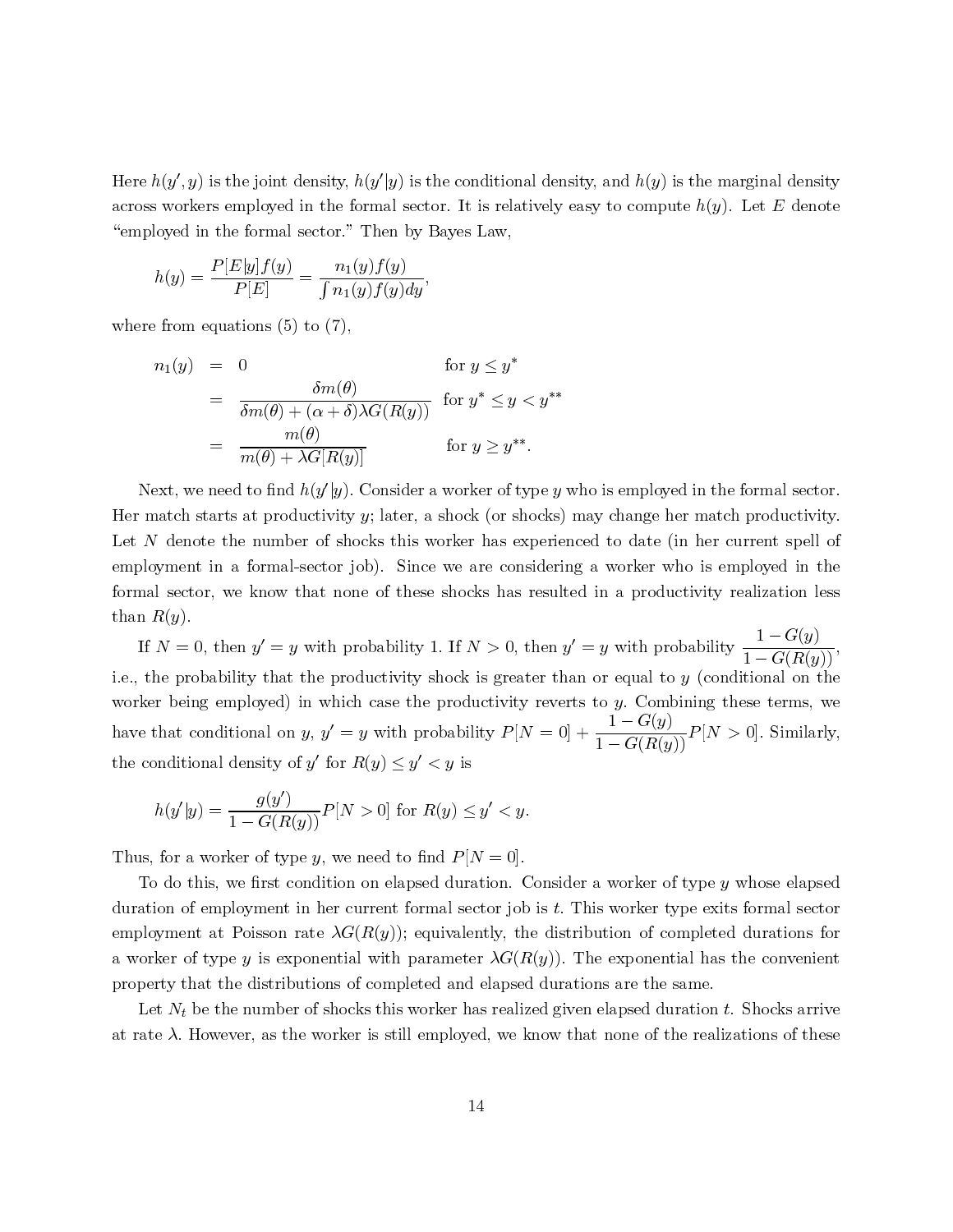$$
P[N=0] = \int_0^\infty \exp\{-\lambda(1 - G(R(y))t\}\lambda G(R(y))\exp\{-\lambda G(R(y))t\}dt = G(R(y))
$$

for a worker of type  $y$ .

Thus, the probability that a worker of type y is working to her potential when she is employed in a formal sector job (i.e., that  $y' =$ 

$$
P[y' = y|y] = G(R(y)) + \frac{1 - G(y)}{1 - G(R(y))}(1 - G(R(y))) = 1 - (G(y) - G(R(y))).
$$

The density of  $y'$  across all other values that are consistent with continued formal-sector employment for a type  $y$  worker is

$$
h(y'|y) = \frac{g(y')}{1 - G(R(y))}(1 - G(R(y))) = g(y') \text{ for } R(y) \le y' < y
$$

Given the marginal density for y and the conditional density,  $h(y)$  $(y, y)$ , which is defined for for  $y \leq y \leq 1$  and  $R(y) \leq y \leq y$ , i.e., for the  $(y$ that are consistent with formal-sector employment.

The final steps are to compute the densities of productivity in formal-sector employment (i.e., the marginal density of  $y'$ ) and of formal-sector wages. The density of  $y'$  is computed as  $h(y') =$ 

shocks was below R(x). Thus, Nt is Poisson with parameter A(1 − G(R(y))t, and P[N<sub>t</sub> = 0] =  $P(x - y)$ <br>  $x(y - y) = \int_0^\infty \exp(-\lambda(1 - GM/g)) \cdot (\lambda(1 - GM/g)) \cdot (\lambda(1 - GM/g)) \cdot (\lambda(1 - Mr/g)) \cdot (\lambda(1 - Mr/g)) \cdot (\lambda(1 - Mr/g)) \cdot (\lambda(1 - Mr/g)) \cdot (\lambda(1 - Mr/g)) \cdot (\lambda(1 - Mr/g)) \cdot (\lambda(1 - Mr/g)) \cdot (\lambda($ exp{ $-\lambda(1-G(R(y))t)$ . Integrating P[Nt = 0] against the distribution of elapsed duration gives  $P[X = 0]$  and we<br>have a weaker of spy s<sub>1</sub>. All  $-G(H(y))t)\lambda G(K(y))$  and  $-\lambda G(K(y))$ <br>The a weaker of spy s<sub>2</sub> is working to be related when t  $P[N = 0] = \int_0^\infty$ <br>worker of type y.<br>worker of type y.<br>uus, the probabil<br>ormal sector job<br> $P[y' = y|y] = G($ <br>ensity of y' across<br>type y worker is<br> $h(y'|y) = \frac{g(y)}{1 - G(y)}$ <br>the marginal desity of<br>the marginal density of<br>arginal densit exp{ $-λ(1 - Θ(R(y))p(yA0)(R(y)) \exp(-λ(1(y)))q(w = Θ(R(y)))$ <br>
ty that a worker of type y is working to her potential when she i<br>
(i.e., that  $y' = y$ ) is<br>  $R(y)$ ) +  $\frac{1 - G(y)}{1 - G(R(y))} (1 - G(R(y))) = 1 - (G(y) - G(R(y)))$ .<br>
all other values that are consistent w y. The Secondary of the Secondary of the Secondary of the Condary of the Condary of the Condata of the Condata of the Condata of the Condata of the Condata of the Condata of the Condata of the Condata of the Condata of the y is working to her potential when she is employed  $G(R(y))) = 1 - (G(y) - G(R(y)))$ .<br>
consistent with continued formal-sector employment when the point density,  $h(y|y)$ , we thus have the joint density,  $h(y) \le y' \le y$ , i.e., for the  $(y', y$ yy) is  $G(y)$ <br> $(R(y)$ <br> $(R(y \text{ s tha}))$ <br> $(h \text{ s g} \leq y \leq \text{ s g}$ <br> $h \geq g$  and  $(g \text{ s g})$ <br> $h \geq g$ <br> $h \geq g$ <br> $h \geq g$ <br> $h \geq g$ <br> $h \geq g$ <br> $h \geq g$ <br> $h \geq g$ <br> $h \geq g$ <br> $h \geq g$ <br> $h \geq g$ <br> $h \geq g$ <br> $h \geq g$ <br> $h \geq g$ <br> $h \geq g$ <br> $h \geq g$ <br> $h \geq g$ <br> $h \geq g$ <br> $h \geq g$ <br> $h \$  $P[y]$ <br>ensitype<br> $h(y')$  the<br> $h(y)$ , where  $c$ <br>argi $|y)h$ <br>argi $|y)h$ <br>ensitype<br> $w(y)$ <br>the  $w(y)$ <br>the  $w(x)$ <br> $m(w)$ <br> $m(w)$ <br>there as a y|y] =  $G(R(y)) + \frac{1 - G(y)}{1 - G(R(y))}$ <br>f y' across all other values that<br>worker is<br> $= \frac{g(y')}{1 - G(R(y))} (1 - G(R(y)))$ <br>arginal density for y and the c<br>h is defined for for  $y^* \le y$  is<br>istent with formal-sector em<br>steps are to compute the de 1 −  $G(R(y))^{(1)}$  →  $G(t(y)) = 1$   $\{(G(y)) \in G(t(x(y)))\}$ <br>
values that are consistent with continued formal-sector<br>  $-G(R(y))) = g(y')$  for  $R(y) \le y' \le y$ .<br>
y and the conditional density,  $h(y'|y)$ , we thus have tl<br>
r  $y^* \le y \le 1$  and  $R(y) \le y' \le y$ y or girlsteed by each your state of the state of the state of the state of the state of the state of the state of the state of the state of the state of the state of the state of the state of the state of the state of the y worker is<br>
y) =  $\frac{g}{1-G}$ <br>
marginal de<br>
marginal de<br>
hich is definitions<br>
istent with<br>
al steps are<br>
and density<br>
and density<br>
we the distributed the coralization<br>
realization<br>
realization<br>
realization<br>
realization<br>
re  $h(y)$ , the contract  $h(x)$ ,  $\mathbf{v}$  are contracted to  $\mathbf{v}$  and  $\mathbf{v}$  are  $\mathbf{v}$  of  $\mathbf{v}$  the bilit star is reduced the sequence of  $m(u)$  then sequence of  $m(u)$  then sequence of  $m(u)$  then sequence of  $m(u)$  the  $|y) = \frac{g(y)}{1 - G(I)}$ <br>marginal den<br>which is define<br>onsistent with<br>mal steps are<br>nal density of<br>nal density of<br>nal density of  $y(y)dy = \int h(y)$ <br>ive the distrib<br>need the cond<br> $y, y$  up to the<br>realization of<br>y that worker<br>salized. Us 1 − G(R(y))<sup>(1</sup> − G(R(y))) = g(y<br>
nal density for y and the condition<br>
s defined for for  $y^* \le y \le 1$  and<br>
ent with formal-sector employmer<br>
pps are to compute the densities c<br>
nsity of y') and of formal-sector<br>
=  $\int h(y$ ) for  $R(y) \le y'$ <br>
aal density,  $h(y, R(y) \le y' \le y$ <br>
at.<br>
of productivity<br>
wages. The deal-sector employes given worke<br>  $\log S$  given worke<br>  $> 0$ ,  $y' = y$  v<br>  $P[y' = y|y] = 0$ <br>  $\in [w(R(y); y), y]$ <br>  $\in \frac{w - (1 - \beta)r}{\beta}$ <br>
( $\frac{w - (1 - \beta)r}{\beta}$ <br>  $|y)$ ,  $y$ , i.e.<br>in fo<br>sity<br>men for type  $y'$ ,  $y$ ,  $y'$ ,  $y$ ,  $y'$ ,  $y$ ,  $(y; y)$ <br>tivity  $(y; y)$ <br> $(y; y)$ y and the conditional density,  $h(y')$ <br>or  $y^* \leq y \leq 1$  and  $R(y) \leq y' \leq y$ <br>L-sector employment.<br>oute the densities of productivity<br>d of formal-sector wages. The der<br>ivages across formal-sector employ<br>distribution of wages |y), we thus have the joint density,<br>  $|y|$ , i.e., for the  $(y', y)$  combinations<br>
in formal-sector employment (i.e.,<br>
sity of y' is computed as  $h(y') =$ <br>
ment, we use  $m(w) = \int m(w|y)h(x)$ <br>
r type, i.e.,  $m(w|y)$ . Worker y re-<br>
tiv  $h(y)$  that  $\int h(\nabla \cdot \nabla \cdot \nabla \cdot \nabla \cdot \nabla \cdot \nabla \cdot \nabla \cdot \nabla \cdot \nabla \cdot \nabla \cdot \nabla \cdot \nabla \cdot \nabla \cdot \nabla \cdot \nabla \cdot \nabla \cdot \nabla \cdot \nabla \cdot \nabla \cdot \nabla \cdot \nabla \cdot \nabla \cdot \nabla \cdot \nabla \cdot \nabla \cdot \nabla \cdot \nabla \cdot \nabla \cdot \nabla \cdot \nabla \cdot \nabla \cdot \nabla \cdot \nabla \cdot \nabla \cdot \n$ , y), which is defined for for  $y^* \leq y \leq 1$  and  $R(y) \leq y'$ <br>are consistent with formal-sector employment.<br>The final steps are to compute the densities of production rarginal density of y') and of formal-sector wages. The y, i.e., for the  $(y'$ <br>in formal-sector<br>ensity of y' is com<br>yment, we use  $m$ <br>er type, i.e.,  $m(w$ <br>ctivity is realized,<br>with probability  $\frac{1}{1} - (G(y) - G(R(w(y; y)))$  once the<br> $(y', y) = \beta y' + (1 - U(y))$ <br>for  $w \in [w(w(y; y)))$ .<br>etivity given wor , y) combinations<br>
employment (i.e.,<br>
puted as  $h(y') =$ <br>  $w) = \int m(w|y)h(y')$ <br>  $|y)$ . Worker y re-<br>
i.e., while  $N = 0$ .<br>  $\frac{1 - G(y)}{1 - G(R(y))}$ . The<br>  $y)$ )). In addition,<br>
first productivity<br>  $-\beta)rU(y)$  implies<br>  $R(y); y), w(y; y)$ ).  $y$ ,  $y$ , it is in the part of  $y$  are  $h$  (  $y$   $y$  ) in the equal to  $\frac{1}{2}$ y-vei.ere.i.ere.i.ere.i.er/<br>i.ere.oa<br>on: B: u<br>i.i.v. ' is computed as  $h(y')$ <br>
e.,  $m(w|y)$ . Worker y<br>
ealized, i.e., while  $N$  =<br>
bility  $\frac{1-G(y)}{1-G(R(y))}$ .<br>  $-G(R(y)))$ . In addit<br>
mce the first production<br>  $y' + (1 - \beta) r U(y)$  imp<br>  $w \in [w(R(y); y), w(y)]$ <br>
wen worker type, then<br>
er type. The fi  $m(y)$  Tc<br>Te thives<br>fter oba world ock<br>at t Su<br>nce ewi<br>en t arginal density of<br>  $|y)h(y)dy = \int h(y')$ <br>
derive the distribution<br>
dus need the condi<br>  $w(y, y)$  up to the t<br>
the realization of<br>
bility that worker<br>
ker of type y can es<br>
is realized. Using<br>
he density of  $w(y',$ <br>
mmarizing, give ,  $y)dy$ .<br>tional<br>ime th<br>the fir<br> $y$  recei<br>arn wa<br> $h(y'|y)$ <br> $y)$  cor<br> $y$  we h<br> $y$ ]] = 1<br> $y - (1)$ <br>int in<br>the cc If  $y$  is  $y_0$  and  $y_1 \rightarrow y_0$  and  $y_1 \rightarrow y_0$ .<br>To derive the distribution of wages across formal-sector employment, we use  $m(w) = \int m(w|y)h(y)dy$ .<br>thus need the conditional distribution of wages given worker type, i.e.,  $m(w|y)$ We thus need the conditional distribution of wages given worker type, i.e.,  $m(w|y)$ . Worker y receives  $w(y, y)$  up to the time that the first shock to match productivity is realized, i.e., while N<br>After the realization of ceives  $w(y, y)$  up to the time that the first shock to match productivity is realized, i.e., while  $N = 0$ .  $w(y, y)$  up to the time that the first shock to match productivity is realized, i.e., while  $N = 0$ .<br>the realization of the first shock (when  $N > 0$ ),  $y' = y$  with probability  $\frac{1 - G(y)}{1 - G(R(y))}$ . The<br>illity that worker y rec After the realization of the first shock (when  $N > 0$ ),  $y' =$  $N > 0$ ),  $y'$ <br>
us  $P[y' = y$ <br>  $w \in [w(R(\lambda))] \leq y' < y$ <br>  $\frac{1}{\beta}g(\frac{w - (1-\lambda)}{\beta})$ <br>  $(w) = [w(R(y))$ <br>  $w \in [w(R(y))$ <br>  $(w|y)h(y)]$ <br>  $15$ y with probability  $\frac{1-G(y)}{1-G(R(y))}$ <br>= 1 –  $(G(y) - G(R(y)))$ . In a<br>y),  $w(y; y)$  once the first prod<br> $w(y', y) = \beta y' + (1 - \beta) r U(y)$ <br> $\frac{\beta}{rU(y)}$  for  $w \in [w(R(y); y), u)$ <br> $\rightarrow$ ,  $w(y; y)$ .<br>ductivity given worker type, s given worker type. The final  $\frac{1-G(y)}{1-G(R(y))}$ . The  $(y))$ ). In addition,<br>  $(f(y)))$ . In addition,<br>  $\beta) r U(y)$  implies  $(R(y); y), w(y; y)$ ). probability that worker y receives  $w(y; y)$  is thus  $P[y' =$ y receives  $w(y; y)$  is thus  $P[y']$ <br>arn wages in the range  $w \in [u$ <br> $h(y'|y) = g(y')$  for  $R(y) \le y'$ <br> $y'$ , y conditional on y is  $\frac{1}{\beta}g(\frac{w-y}{y})$ <br> $y \le h$  ave<br> $[y] = 1 - (G(y) - G(R(y)))$ <br> $\frac{v - (1-\beta)rU(y)}{\beta}$  for  $w \in [w(y)]$ <br>the conditional distr  $y|y| = 1 - (G(y) - G(R(y)))$ . In addition,<br>(y); y),  $w(y; y)$  once the first productivity<br>and  $w(y', y) = \beta y' + (1 - \beta) r U(y)$  implies<br> $\frac{-\beta}{r}$ ) for  $w \in [w(R(y); y), w(y; y))$ .<br>y); y), w(y; y)).<br>y); y), w(y; y)). a worker of type y can earn wages in the range  $w \in [w(R(y); y), w(y; y))$  once the first productivity y can earn wages in the range  $w \in [w(R(y); y), w(y; y))$  once the first productivity<br>Using  $h(y'|y) = g(y')$  for  $R(y) \le y' < y$  and  $w(y', y) = \beta y' + (1 - \beta) rU(y)$  implies<br>for  $w(y', y)$  conditional on  $y$  is  $\frac{1}{\beta}g(\frac{w - (1 - \beta)rU(y)}{\beta})$  for  $w \in [w(R(y$  $\mu_{\rm{H}}$  ,  $\mu_{\rm{H}}$  ,  $\mu_{\rm{H}}$  ,  $\mu_{\rm{H}}$  ,  $\mu_{\rm{H}}$  ,  $\mu_{\rm{H}}$  ,  $\mu_{\rm{H}}$  ,  $\mu_{\rm{H}}$  ,  $\mu_{\rm{H}}$  ,  $\mu_{\rm{H}}$ that the density of  $w(y)$ 

Summarizing, given  $y$  we have

$$
P[w = w(y; y)] = 1 - (G(y) - G(R(y)))
$$
  
\n
$$
m(w|y) = \frac{1}{\beta}g(\frac{w - (1 - \beta)rU(y)}{\beta}) \text{ for } w \in [w(R(y); y), w(y; y))
$$

shock is realized. Using  $h(y')$ <br>that the density of  $w(y', y)$  of Summarizing, given  $y$  word  $P[w] = w(y; y)]$ <br> $m(w|y) = \frac{1}{\beta}g(\frac{w - y}{\beta})$ <br>Since there is a mass point in the<br>likewise a mass point in the<br>then to carry out the integ  $|y| = g(y)$ <br>
conditions<br>
a have<br>  $= 1 - (G(\frac{1-\beta)rU}{\beta})$ <br>
in the dis<br>
condition,  $m(\frac{1}{\beta})$ ) for  $R(y) \le y'$ <br>
d on y is  $\frac{1}{\beta}g(\frac{w}{\beta})$ <br>
(y)  $\rightarrow G(R(y))$ <br>
(y) for  $w \in [v]$ <br>
tribution of cu<br>
aal distribution<br>  $w) = \int m(w|y)$ <br>
15  $< y$  and  $w(y')$ <br>  $-(1 - \beta) rU($ <br>  $\beta$ <br>  $v(R(y); y), w(y)$ <br>  $v$ <br>  $v(y) dy$ .  $(y, y) = \rho y$ <br>(*i*, *y*) for *w*<br>(*i*, *y*)).<br>ivity give:<br>n worker + (1−β)rU(y) implies  $w(y;$ <br>  $w(y;$ <br>  $\frac{1}{\beta}g(\frac{1}{\beta}))$ <br>  $\frac{1}{\beta}$ <br>  $\frac{1}{\beta}$ <br>  $\frac{1}{\beta}$ <br>  $\frac{1}{\beta}$ <br>  $\frac{1}{\beta}$ <br>  $\frac{1}{\beta}$ <br>  $\frac{1}{\beta}$ , y) conditional on y is  $\frac{1}{\beta}$ <br>y we have<br>y)] = 1 - (G(y) - G(R( $y$ <br> $\frac{w - (1 - \beta)rU(y)}{\beta}$ ) for w<br>oint in the distribution of<br>the conditional distribution<br>tegration,  $m(w) = \int m(x)$  $\overline{\beta}$ *g*(*g*))<br>  $w \in$ <br>
of outid<br>  $(w)$ :<br>
15  $\frac{w - (1 - p) \cdot U(y)}{\beta}$ <br>
(w(R(y); y), w(y; y)<br>
current productives<br>
on of wages given<br>
y)h(y)dy.  $\beta^{(p)}(y)$  for  $w \in [w(R(y); y), w(y; y)).$ <br>
; y),  $w(y; y)$ ).<br>
productivity given worker type, there is ges given worker type. The final step is y we have<br>y)] = 1 -<br> $\frac{v - (1 - \beta)}{\beta}$ <br>sint in the<br>the condition,  $w|y$  =  $w(y, y)| = 1 - (\mathcal{O}(y) - \mathcal{O}(R(y))))$ <br>  $w|y$  =  $\frac{1}{\beta}g(\frac{w - (1 - \beta)rU(y)}{\beta})$  for  $w \in [$ <br>
re is a mass point in the distribution of c<br>
a mass point in the conditional distribution<br>
arry out the integration,  $m(w) = \int m(w|y)$ <br>
1  $m(w|y) = \frac{1}{\beta}$ <br>there is a mass<br>se a mass poin<br>to carry out the  $\overline{\beta}$ <sup>g</sup>(ss p<br>ss p<br>nt in<br>he in  $\frac{w - (1 - \beta)^r C(y)}{\beta}$ <br>oint in the distrited in the conditional integration,  $m(w)$  $\beta^{(p)}$  for  $w \in [w(R(y); y), w(y; y)).$ <br>the distribution of current productivity<br>nditional distribution of wages given wordly.<br>n,  $m(w) = \int m(w|y)h(y)dy$ .<br>15 Since there is a mass point in the distribution of current productivity given worker type, there is likewise a mass point in the conditional distribution of wages given worker type. The final step is then to carry out the integration,  $m(w) = \int m(w|y)h(y)dy$ .<br>15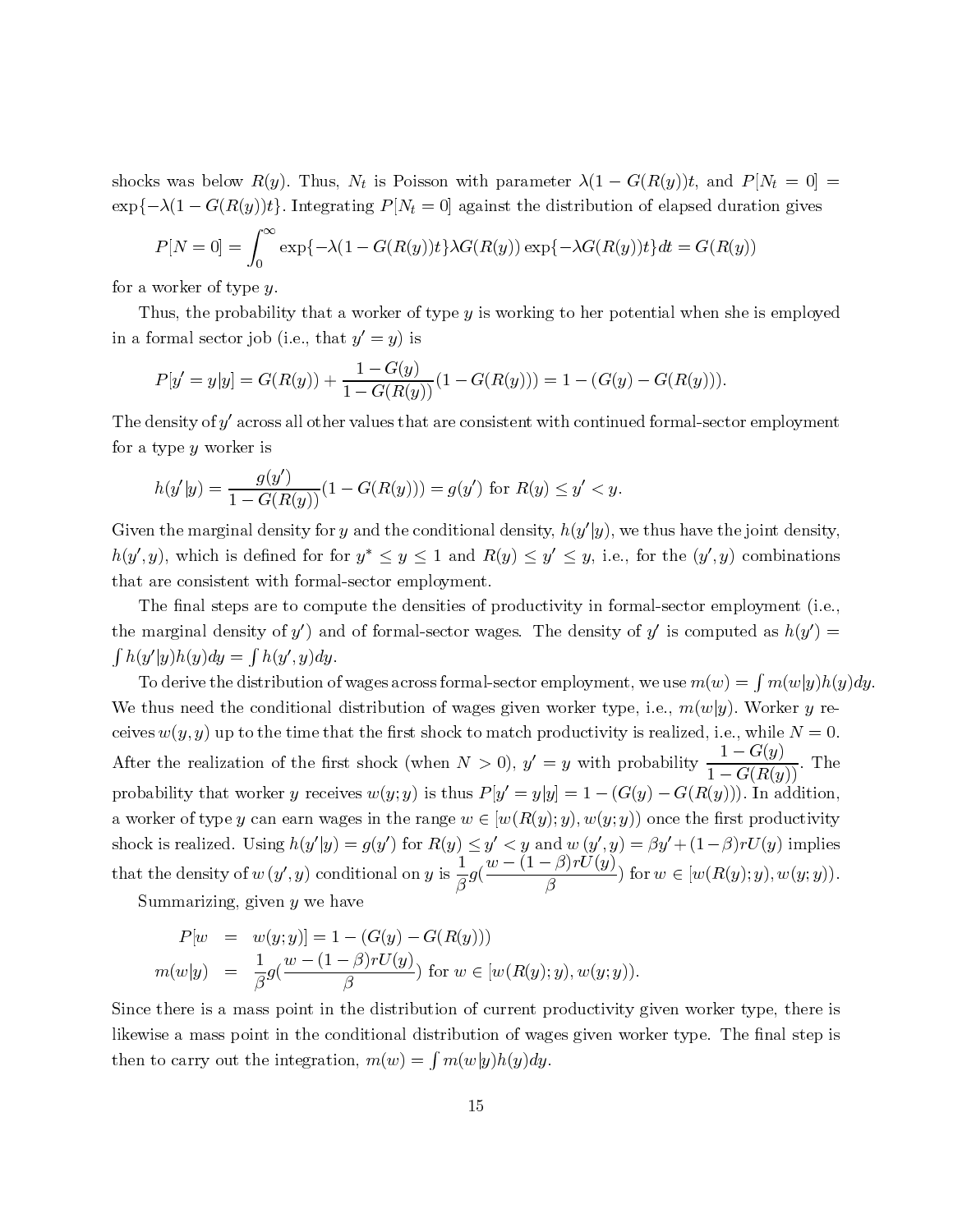### 4 Policy Experiments

We now present our numerical analysis of the model and examine the effects of labor market policy. Specifically, we look at a severance tax and a payroll tax.<sup>12</sup> In the Appendix, we present the model augmented to incorporate these two taxes. Incorporating a payroll tax is straightforward, but incorporating a severance tax is not. The presence of a severance tax means that the initial Nash bargain and subsequent Nash bargains when productivity shocks occur differ because, following Mortensen and Pissarides (1999), "termination costs are not incurred if no match is formed initially but must be paid if an existing match is destroyed". In other words, if the bargaining breaks down in the initial negotiation, the firm does not have to pay a severance tax, but in subsequent negotiations, the firm's outside option must include the severance tax.

For all our simulations, we assume the following functional forms and parameter values. First, we assume that the distribution of worker types, i.e.,  $y$ , is uniform over [0, 1] and that the productivity shock, i.e.,  $x$ , is likewise drawn from a standard uniform distribution. We assume the standard uniform for computational convenience, but it is not appreciably more difficult to solve the model using flexible parametric distributions, e.g., betas, for  $F(y)$  and/or  $G(x)$ . Second, we assume a Cobb-Douglas matching function, namely,  $m(\theta)=4\theta^{1/2}$ . Third, we chose our parameter values with a year as the implicit unit of time. We set  $r = 0.05$  as the discount rate. We normalize the flow income equivalent of leisure to  $b = 0$ . The parameters for the informal sector are  $y_0 = 0.35$ ,  $\alpha = 5$  and  $\delta = 0.5$ , and the formal-sector parameters are  $c = 0.3$ ,  $\beta = 0.5$ , and  $\lambda = 1$ . Note that the share parameter,  $\beta$ , equals the elasticity of the matching function with respect to labor market tightness. Our parameter values were chosen to produce plausible results for our baseline case in which there is no severance tax or payroll tax.

Consider first the baseline case given in row 1 of Table 1. With no severance or payroll taxation, our baseline generates a labor market tightness of 1.21. More than 30 percent of the labor force is "low productivity" and works only in the informal sector, while about 60 percent of the labor force works only in the formal sector. The remaining 10 percent would work in either sector. The reservation productivity for the worker who is just on the margin of working in the formal sector  $(y = y^*)$  is the same as that worker's type. With no severance tax, it is worthwhile employing this worker even though the match would end were its productivity to go even a bit below its maximum level. Next, note that  $R(y^{**}) < R(y^*)$ . As noted earlier, there are two effects of y on the reservation productivity. First, more productive workers have greater "upside potential"; on the other hand, more productive workers have better outside options. The first effect dominates among medium-productivity workers for this parameterization, however, the first panel of Figure 1

<sup>16 16 2</sup>For simplicity, we ignore any benefits from the use of the tax revenues that arise from these policies.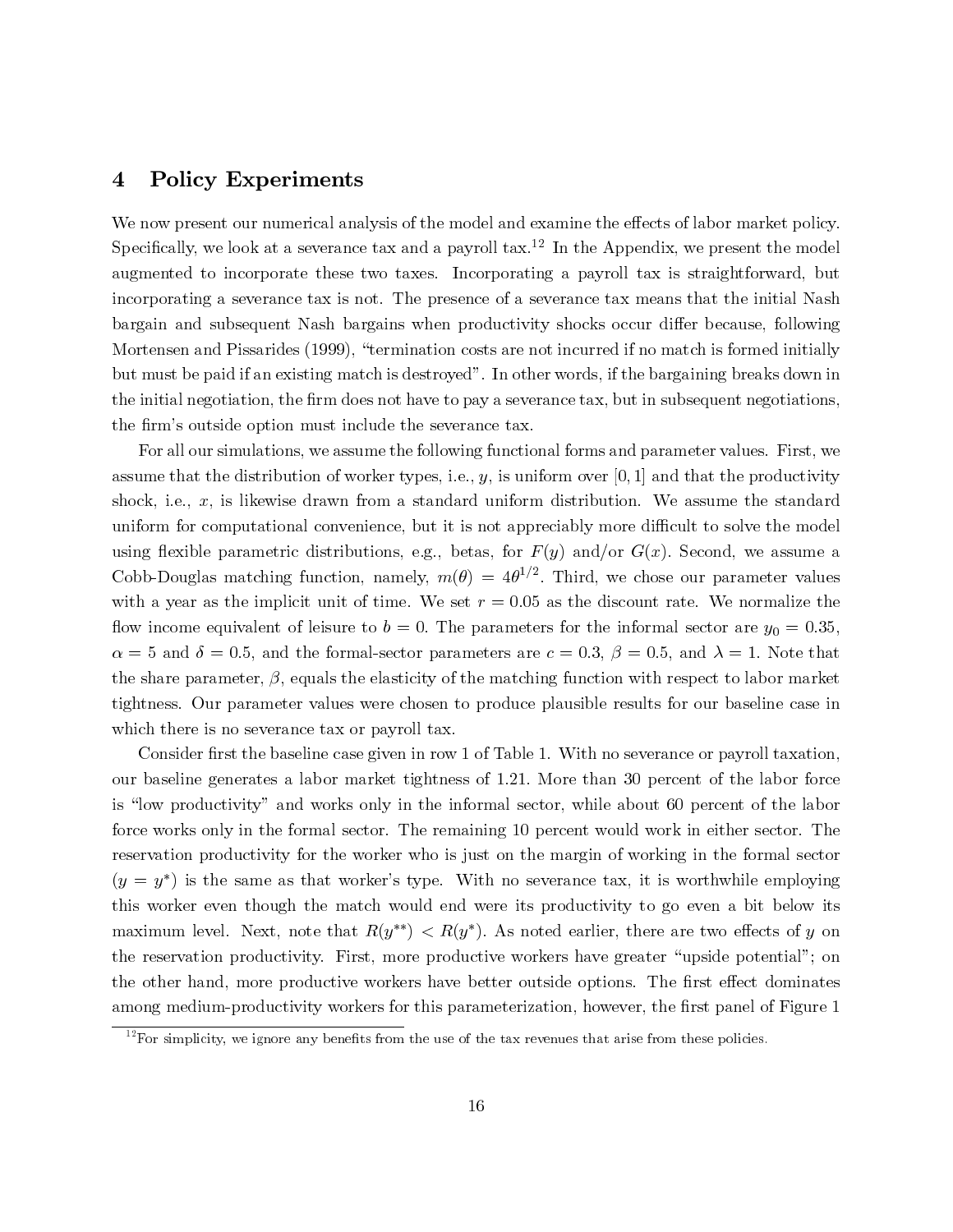shows that  $R(y)$  is rising above  $y^{**}$ , i.e., for all high-productivity workers. The next four columns in Table 1 give average unemployment rates. The average unemployment rate for the baseline case is 8.6 percent. Among low-productivity workers, the unemployment rate is  $\delta/(\alpha+\delta)=9.1$  percent. The average unemployment rate for medium-productivity workers is much lower, reflecting the fact that these workers take both informal- and formal-sector jobs. Finally, the average unemployment rate for high-productivity workers is 9.1 percent. This reflects the fact that these workers do not take up informal-sector opportunities. Next, we present average productivity for workers in the formal sector, which is 0.639, and the average wage paid to formal-sector workers, which is 0.579. The final column gives net total output,  $Y$ , i.e., the sum of outputs from the informal and formal sectors net of vacancy creation costs,  $c\theta u$ .

The next four rows of Table 1 show the effect of raising the severance tax, s. Since the severance tax makes vacancy creation less attractive, we find that  $\theta$ , labor market tightness, decreases. The severance tax shifts the reservation productivity schedule down. This is a consequence of the fact that the severance tax makes it more costly to end matches. In addition, the severance tax affects the composition of the sectors. The two cutoff values  $y^*$  and  $y^{**}$  increase with s; that is, formalsector employment is less attractive to the previously marginal workers. The reason is that although jobs last longer when the severance tax is higher, the expected formal-sector wage decreases with s. There is a slight decrease in the difference between  $y^{**}$  and  $y^*$ ; that is, the number of workers who accept a job in either sector decreases slightly. The unemployment rate for low-productivity workers is unaffected by the severance tax, but the unemployment rates for medium- and high-productivity workers fall significantly. The effect of increasing job duration outweighs the reduction in the job arrival rate. Since the reduction in unemployment associated with formal-sector jobs outweighs the effect of the increase in the number of workers in the high-unemployment informal sector, the overall unemployment rate falls. While the unemployment effects of the severance tax make it seem attractive, this policy has strong negative effects on productivity. The large downward shift in the  $R(y)$  schedule (see Figure 1) implies that jobs last longer, leading to a reduction in average productivity  $(\overline{y}')$  in the formal sector. Wages in the formal sector fall, as does net output.

Table 2 presents the effects of varying the payroll tax,  $\tau$ , holding the severance tax at zero. We consider payroll taxes ranging from zero to 20 percent. A payroll tax of  $\tau = 0.2$  imposes approximately a 50% greater cost than does a severance tax of  $s = 0.2$ .<sup>13</sup>. As shown in Table 2, increasing the payroll tax reduces  $\theta$  since it makes formal-sector vacancy creation less attractive. In contrast to the effect of the severance tax, a payroll tax decreases job duration by shifting up the reservation productivity schedule, as can be seen in Figure 1. The payroll tax also has compositional effects.

Twhen  $\tau = 0.2$ , the average formal-sector wage is 0.509, giving an approximate annual cost of 0.1, while  $s = 0.2$ <br>dds to an expected employment duration of approximately 3 years and a corresponding annual cost of about 0 leads to an expected employment duration of approximately 3 years and a corresponding annual cost of about 0.067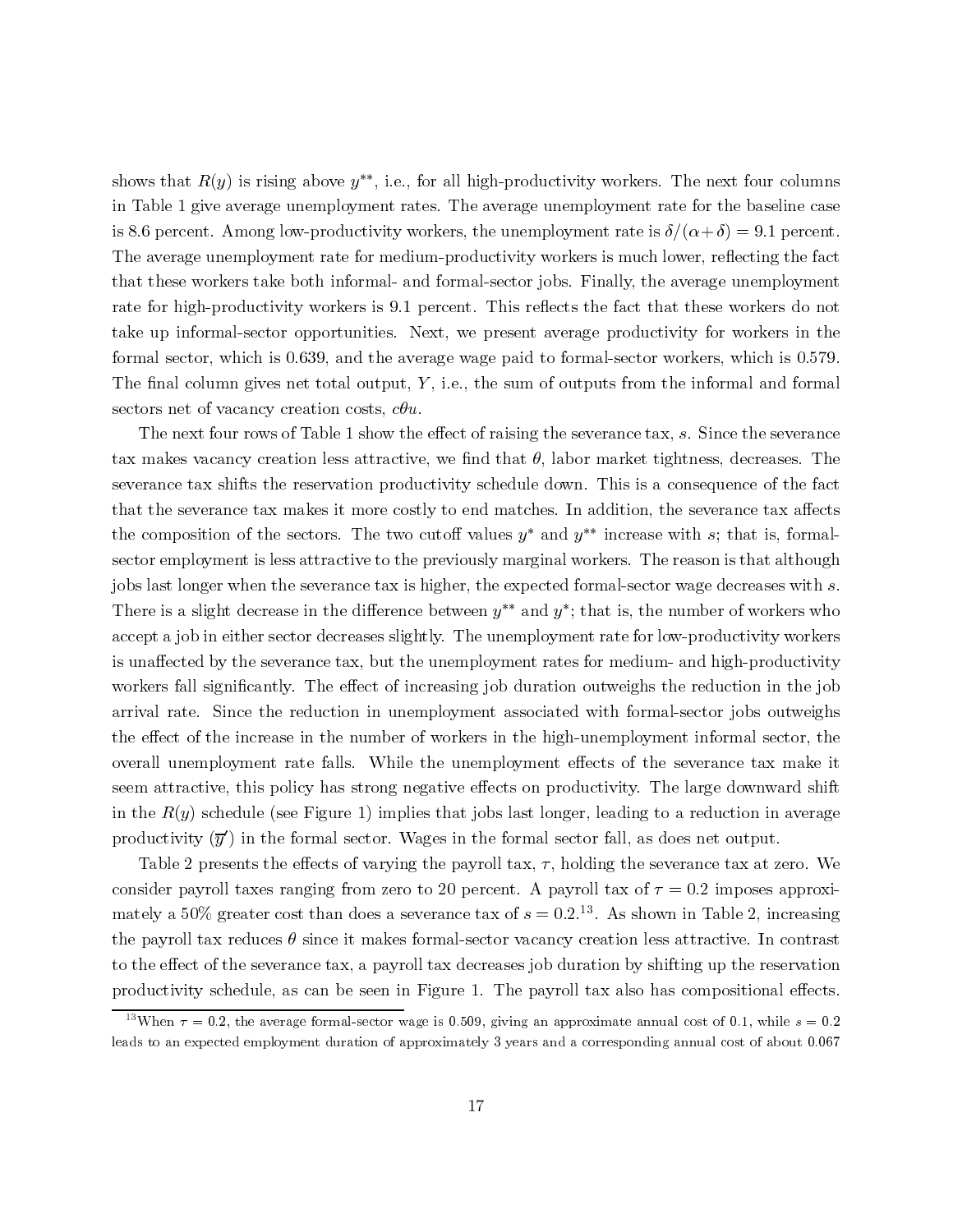The fraction of workers who never take formal-sector jobs  $(y < y^*)$  increases substantially with  $\tau$ , and the fraction who only take formal-sector jobs  $(y>y^{**})$  decreases substantially with  $\tau$ . Given that a payroll tax has a stronger effect on the unemployment value of high-productivity workers than on that of medium-productivity workers,  $y^{**}$  increases by more than  $y^*$  with  $\tau$ . This means that the fraction of workers who would take any job increases with  $\tau$ . The fact that both labor market tightness and expected formal sector job duration decrease implies that unemployment increases among high-productivity workers. The effect on overall unemployment, however, is mitigated to some extent by the compositional changes. Consistent with the compositional change and the shift in the reservation productivity schedule, average formal-sector productivity rises. Formal sector wages fall, as does net output.

It is interesting to compare the effects of the two taxes. Although the severance tax reduces aggregate unemployment (by increasing average job duration), it is inferior to the payroll tax on almost all other dimensions. The main negative effect of the severance tax is on formal-sector productivity. This is why a severance tax leads to a substantially greater decrease in aggregate net output than does a revenue-equivalent payroll tax. The severance tax encourages firms to maintain low-productivity matches and has a strong negative effect on vacancy creation. While both taxes increase the size of the informal sector, they have opposite effects on formal-sector employment. Both taxes increase  $y^*$  but the job-duration effects of the severance tax increase employment in the formal sector.

The final table examines the effects of increasing s and  $\tau$  simultaneously to  $s = \tau = 0.1$ . Since both of these taxes make vacancy creation less attractive, labor market tightness falls. There is a slight decrease in the average unemployment rate among medium- and high-productivity workers, which leads to a corresponding fall in the aggregate rate. Employment duration in the formal sector increases, i.e., the severance tax effect dominates, as can be seen in Figure 1. This results in a decrease in average productivity in the formal sector reflecting the downward shift in the reservation productivity schedule. Net output decreases.

Figures 2 and 3 illustrate the effects of s and  $\tau$  on the distribution of types  $(y)$ , current productivities  $(y')$  and wages in the formal sector. The density of  $y$  is the contaminated one; i.e., it incorporates the different job-finding and job-losing experiences of the various worker types. Since no worker's current productivity can exceed his or her type, the distribution of <sup>y</sup> necessarily firstorder stochastically dominates that of  $y'$ . Figure 2 shows how the severance tax and the payroll tax compress the distribution of types in the formal sector. The severance tax shifts the density of current productivity to the left, reflecting the decrease in reservation productivities. The payroll tax shifts the density of  $y'$  to the right, reflecting the upward shift in the reservation productivity schedule. Regarding wages (Figure 3), both taxes compress the wage distribution, although the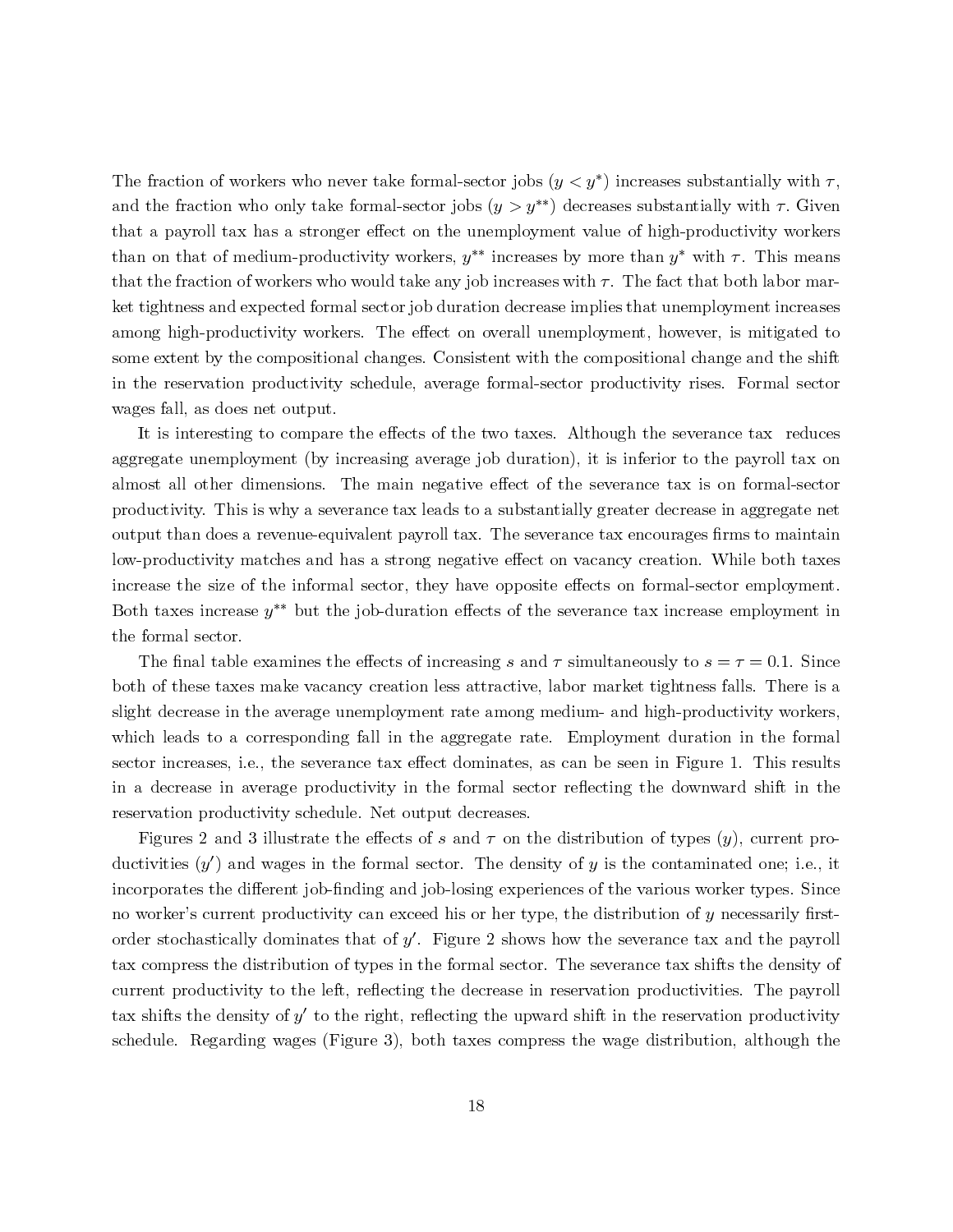effect of the payroll tax is greater. Finally, while Figures 2 and 3 suggest that the distributional effects of the payroll tax are more pronounced, when analyzing the two policies together the severance tax effects dominate.

# 5 Conclusions

In this paper, we build a search and matching model to analyze the effects of labor market policies in an economy with a significant informal sector. In light of the empirical evidence for many developing countries, we model an economy where workers operate as self employed in the informal sector. Additionally, depending on their productivity levels, some workers only work in the formal sector, others only work in the informal sector, and an intermediate group of workers goes back and forth between the formal and the informal sectors.

We examine the effects of two particularly important labor market policies, a severance tax and a payroll tax. Despite the fact that both policies reduce the rate at which workers find formal-sector jobs, their effects on unemployment duration, unemployment rates, and the distribution of workers across the sectors are different. A severance tax greatly increases average employment duration in the formal sector, reduces overall unemployment, reduces the number of formal-sector workers, and reduces the number of workers who accept any type of offer (formal or informal). In contrast, a payroll tax reduces average employment duration in the formal sector, greatly reduces the number of formal-sector workers, and significantly increases the size of the informal sector and the number of workers accepting any type of offer. Total unemployment rises under the payroll tax. The two policies also have different effects on the distributions of productivity and wages in the formal sector (Figures 2 and 3). The severance tax decreases average productivity, while the payroll tax increases it, but under both policies, net output falls.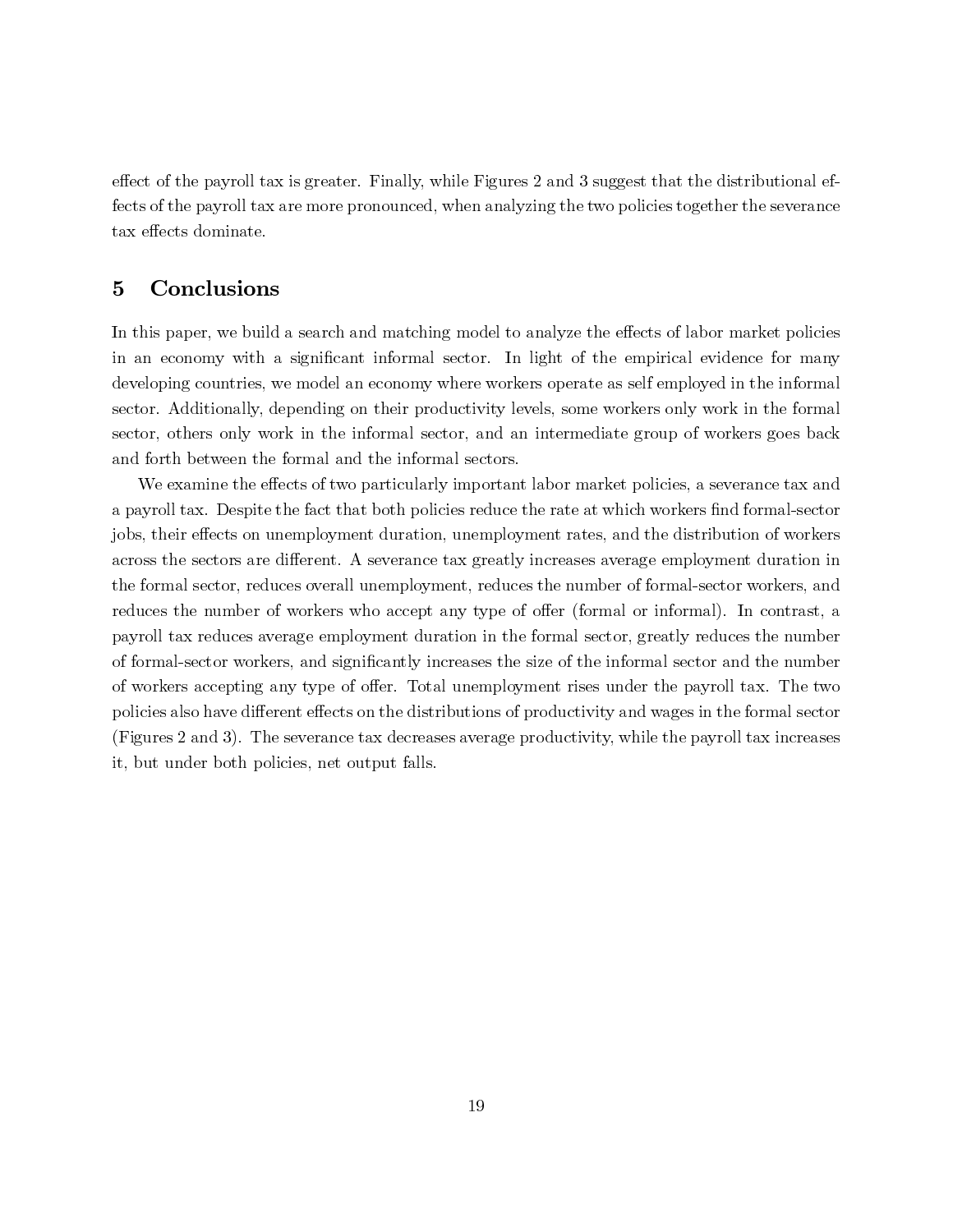## 6 Appendix - The Model with Taxes

In this appendix, we augment the model presented in Section 2 to include a severance tax and a payroll tax. The introduction of a payroll tax is straightforward, but the introduction of a severance tax requires us to distinguish between the initial negotiation between a worker and a vacant job and subsequent negotiations. In the initial negotiation, if the bargaining breaks down, the firm does not have to pay a severance tax; but in subsequent negotiations, the firm's outside option must of employment for a worker of productivity y, and  $N_1(y', y)$ , the value of employment for a worker of productivity  $y$  in a match that has experienced one or more shocks and has current productivity

The worker value functions become

include the sevarance tax. Thus, the worker has two values of employment, 
$$
N_1(y)
$$
, the initial value  
of employment for a worker of productivity  $y$ , and  $N_1(y', y)$ , the value of employment for a worker  
of productivity  $y$  in a match that has experienced one or more shocks and has current productivity  
 $y'$ .  
The worker value functions become  

$$
rU(y) = b + \alpha \max [N_0(y) - U(y), 0] + m(\theta) \max [N_1(y) - U(y), 0]
$$

$$
rN_0(y) = y_0 + \delta(U(y) - N_0(y))
$$

$$
rN_1(y) = w(y) + \lambda G(R(y)) (U(y) - N_1(y)) + \lambda \int_{R(y)}^y (N_1(x, y) - N_1(y)) g(x) dx
$$

$$
+ \lambda (1 - G(y)) (N_1(y, y) - N_1(y))
$$

$$
rN_1(y', y) = w(y', y) + \lambda G(R(y)) (U(y) - N_1(y', y)) + \lambda \int_{R(y)}^y (N_1(x, y) - N_1(y', y)) g(x) dx
$$

$$
+ \lambda (1 - G(y)) (N_1(y, y) - N_1(y', y)) + \lambda \int_{R(y)}^y (N_1(x, y) - N_1(y', y)) g(x) dx
$$

$$
+ \lambda (1 - G(y)) (N_1(y, y) - N_1(y', y)) + \lambda \int_{R(y)}^y (N_1(x, y) - N_1(y', y)) dx
$$
where  $w(y)$  is the initial wage paid to a worker of type  $y$  and  $w(y', y)$  is the wage paid to this worker  
once one or more shocks to the match have been realized. As we show below,  $w(y) \neq w(y, y)$ .  
where  $w(y)$  is the initial wage paid to a worker of type  $y$  and  $w(y', y)$  is the blue functions for the job  
must reflect this. We denote the initial value of filling  $q$  is by  $J(y)$  and the current value of a filled  
job (after a shock has been realized and the current productivity is  $y'$ ) by  $J(y', y)$ . We then have  

$$
rJ(y) = y - w(y) (1 + \tau) + \lambda G(R(y)) (V - J(y) - s)
$$

$$
+ \lambda \int_{R(y)}^y (J(x, y) - J(y')g(x) dx + \lambda (1 - G(y)) (J(y, y) - J(y), y)
$$

$$
+
$$

where  $w(y)$  is the initial wage paid to a worker of type y and  $w(y', y)$  is the wage paid to this worker once one or more shocks to the match have been realized. As we show below,  $w(y) \neq w(y, y)$ .

y<br>on<br>mpjo . reference on Western Transference on the set of the set of the set of the set of the set of the set of the set of the set of the set of the set of the set of the set of the set of the set of the set of the set of the set o  $y(x)dx$ <br>worker<br>y).<br>the job<br>a filled<br>n have We assume the two taxes are nominally paid by employers so the value functions for the job must reflect this. We denote the initial value of filling a job by  $J(y)$  and the current value of a filled job (after a shock has been realized and the current productivity is  $y'$ ) by

$$
I_{N_1}(y) = w(y) + \lambda G(K(y)) (U(y) - N_1(y)) + \lambda \int_{R(y)} (N_1(x, y) - N_1(y)) y(x) dx
$$
  
+  $\lambda (1 - G(y)) (N_1(y, y) - N_1(y))$   

$$
I_{N_2}(y)
$$
  
+  $\lambda (1 - G(y)) (N_1(y, y) - N_1(y', y)) + \lambda \int_{R(y)} (N_1(x, y) - N_1(y', y)) g(x) dx$   
+  $\lambda (1 - G(y)) (N_1(y, y) - N_1(y', y)),$   
 $w(y)$  is the initial wage paid to a worker of type y and  $w(y', y)$  is the wage paid to this worker  
one or more shocks to the match have been realized. As we show below,  $w(y) \neq w(y, y)$ .  
be assume the two taxes are nominally paid by employers so the value functions for the job  
reflect this. We denote the initial value of filling a job by  $J(y)$  and the current value of a filled  
filter a shock has been realized and the current productivity is  $y'$  by  $J(y', y)$ . We then have  
 $rJ(y) = y - w(y) (1 + r) + \lambda G(R(y)) (V - J(y) - s)$   
+  $\lambda \int_{R(y)} (J(x, y) - J(y)) g(x) dx + \lambda (1 - G(y)) (J(y, y) - J(y))$   
 $rJ(y', y) = y' - w(y', y) (1 + r) + \lambda G(R(y)) (V - J(y', y) - s)$   
+  $\lambda \int_{R(y)} (J(x, y) - J(y', y)) g(x) dx + \lambda (1 - G(y)) (J(y, y) - J(y', y)),$   
 $\lambda \int_{R(y)} (J(x, y) - J(y', y)) g(x) dx + \lambda (1 - G(y)) (J(y, y) - J(y', y)),$   
20

,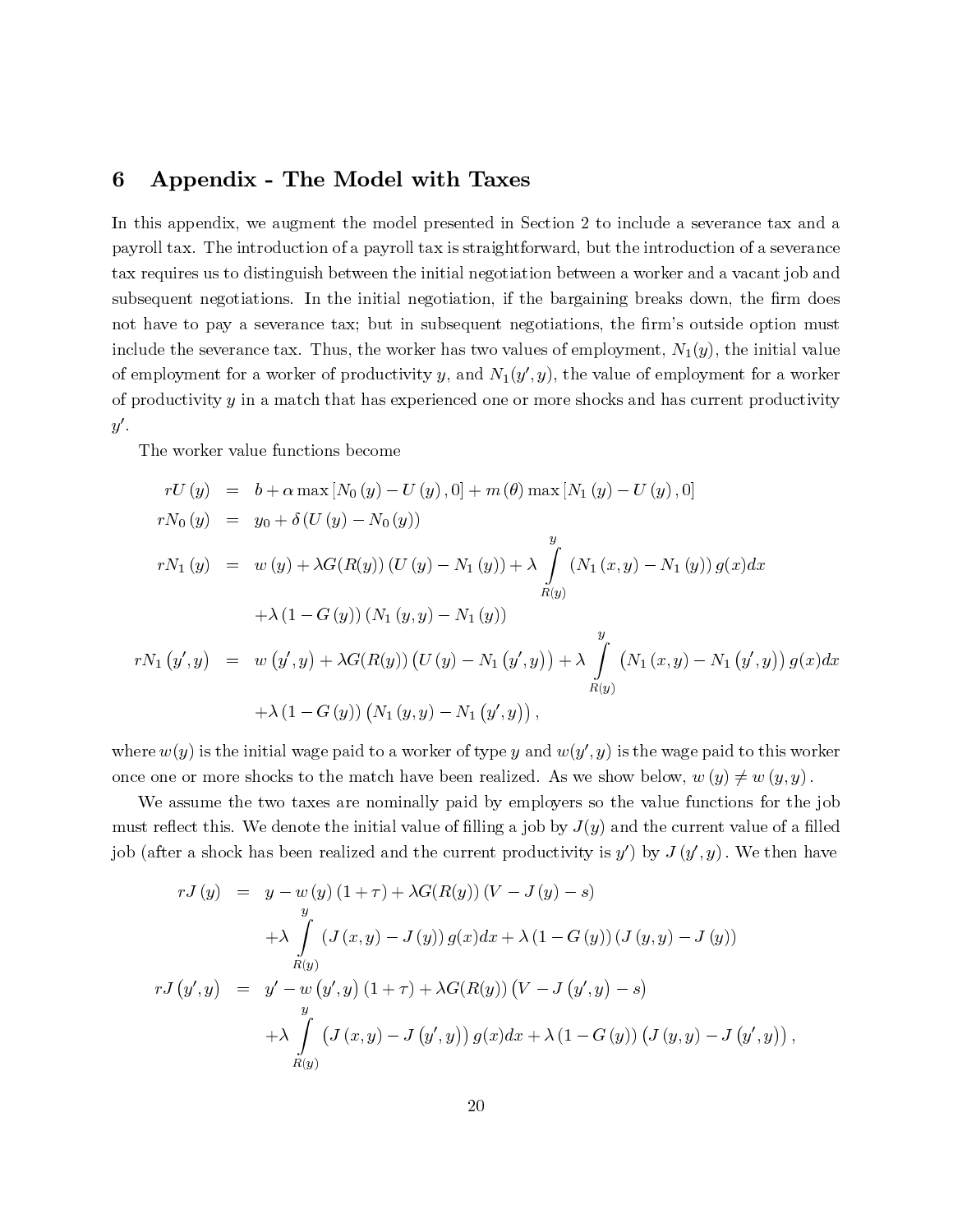where  $\tau$  is the payroll tax rate and s is the severance tax. The value of a vacancy is

$$
rV = -c + \frac{m(\theta)}{\theta} E \max[J(y) - V, 0].
$$

The initial wage  $w(y)$  for a worker of type y solves

$$
\max_{w(y)} [N_1(y) - U(y)]^{\beta} J(y)^{1-\beta},
$$

while the wage  $w(y', y)$  for a type y worker producing at y' solves

$$
\max_{w(y',y)} [N_1(y',y) - U(y)]^{\beta} [J(y',y) + s]^{1-\beta}.
$$

The initial wage and the subsequent wages can then be written as

$$
rV = -c + \frac{n\kappa(t)}{\theta} E \max[J(y) - V, 0].
$$
  
ne initial wage  $w(y)$  for a worker of type y solves  

$$
\max_{w(y)} [N_1(y) - U(y)]^{\beta} J(y)^{1-\beta},
$$
  
the wage  $w (y', y)$  for a type y worker producing at y'  

$$
\max_{w(y',y)} [N_1(y', y) - U(y)]^{\beta} [J(y', y) + s]^{1-\beta}.
$$
  
initial wage and the subsequent wages can then be wiri  
 $w (y) = \frac{\beta (y - \lambda s) + (1 - \beta)(1 + \tau)rU(y)}{1 + \tau}$   
 $w (y', y) = \frac{\beta (y' + rs) + (1 - \beta)(1 + \tau)rU(y)}{1 + \tau}.$   
ly,  $w(y, y) > w(y)$ . Note that this introduces a compli  
ly, conditional on y, the density of wages now has two  
ly.  
and to  $w$ , the density of wages now has two  
only, conditionality for a worker of productivity  
 $N_1(R(y), y) - U(y) + J(R(y), y) = -s$ .  
the surplus sharing rule, this is equivalent to  $J(R(y)$   
 $R(y) = (1 + \tau)rU(y) - sr - \frac{\lambda}{r + \lambda} \int_{R(y)}^y [1 - G(x)]dx.$   
makes it clear that s shifts the  $R(y)$  schedule down, we  
using in  $\theta$  for each fixed value of y, so too is  $R(y)$ .  
ne next step is to solve for  $y^*$  and  $y^{**}$ . The first cutoff  
 $y^* = (1 + \tau)\frac{b(r + \delta) + \alpha y_0}{r + \alpha + \delta} + \lambda s - \frac{\lambda}{r + \lambda} \int_{R(y^*)}^y (1 - C)$   
the basic model, since  $R(y)$  is increasing in  $\theta$ ,  $y^*$  is  
 $y^{**}$ , is given by  
 $y^{**} = (1 + \tau)\frac{(y_0 - b)(r + \lambda) + m(\theta) \beta y_0}{m(\theta) \beta} + \lambda s - \frac{\lambda}{r + \lambda} \lambda$ 

τ is the payroll tax rate and  $s$  is the severance tax. The value of a vacancy is<br>  $V = -c + \frac{m(\theta)}{\theta} T$  rank  $[Jy] = U(y)$ .  $[$ . 0).<br>
in initial wage  $w(y)$  for a weber of type y solves<br>
the wage  $w(y', y)$  for a type y weber prod  $-\frac{p}{1 + r}$ <br>+  $\tau$ <br>this introduces a<br>ty of wages now b Clearly,  $w(y, y) > w(y)$ . Note that this introduces a complication into the distributional analysis; namely, conditional on y, the density of wages now has two mass points, one at  $w(y)$  and one at  $w(y,y).$ 

The reservation productivity for a worker of productivity  $y$  is defined by

$$
N_1(R(y), y) - U(y) + J(R(y), y) = -s.
$$

Given the surplus sharing rule, this is equivalent to  $J(R(y), y) = -s$ . Substitution gives

Given the surplus sharing rule, this is equivalent to 
$$
J(R(y), y) = -s
$$
. Substitution gives  
\n
$$
R(y) = (1 + \tau) rU(y) - sr - \frac{\lambda}{r + \lambda} \int_{R(y)}^{y} [1 - G(x)] dx.
$$
\n(A1)  
\nThis makes it clear that s shifts the  $R(y)$  schedule down, while  $\tau$  shifts it up. Again, since  $U(y)$  is

 $-sr - \frac{\lambda}{r + \lambda} \int_{R(y)} [1 - G(x)] dx.$  (A1)<br>
shifts the  $R(y)$  schedule down, while  $\tau$  shifts it up. Again, since  $U(y)$  is<br>
d value of y, so too is  $R(y)$ .<br>
e for y\* and y\*\*. The first cutoff value is given by This makes it clear that s shifts the  $R(y)$  schedule down, while  $\tau$  shifts it up. Again, since  $U(y)$  is increasing in  $\theta$  for each fixed value of y, so too is  $R(y)$ .

The next step is to solve for  $y^*$  and  $y^{**}$ . The first cutoff value is given by

$$
y^* = (1+\tau)\frac{b(r+\delta)+\alpha y_0}{r+\alpha+\delta} + \lambda s - \frac{\lambda}{r+\lambda} \int_{R(y^*)}^{y^*} (1-G(x)) dx.
$$

 $-\frac{\lambda}{r+\lambda} \int_{R(y^*)} (1 - G(x)) dx.$ <br>
ncreasing in  $\theta$ ,  $y^*$  is also incr<br>
( $\theta$ )  $\beta y_0$   $\lambda$   $y^{**}$ As in the basic model, since  $R(y)$  is increasing in  $\theta$ ,  $y^*$  is also increasing in  $\theta$ . The second cutoff value,  $y^{**}$ , is given by

$$
y^{**} = (1+\tau)\frac{(y_0-b)(r+\lambda)+m(\theta)\beta y_0}{m(\theta)\beta} + \lambda s - \frac{\lambda}{r+\lambda}\int_{R(y^{**})}^{y^{**}} [1-G(x)]dx.
$$
  
21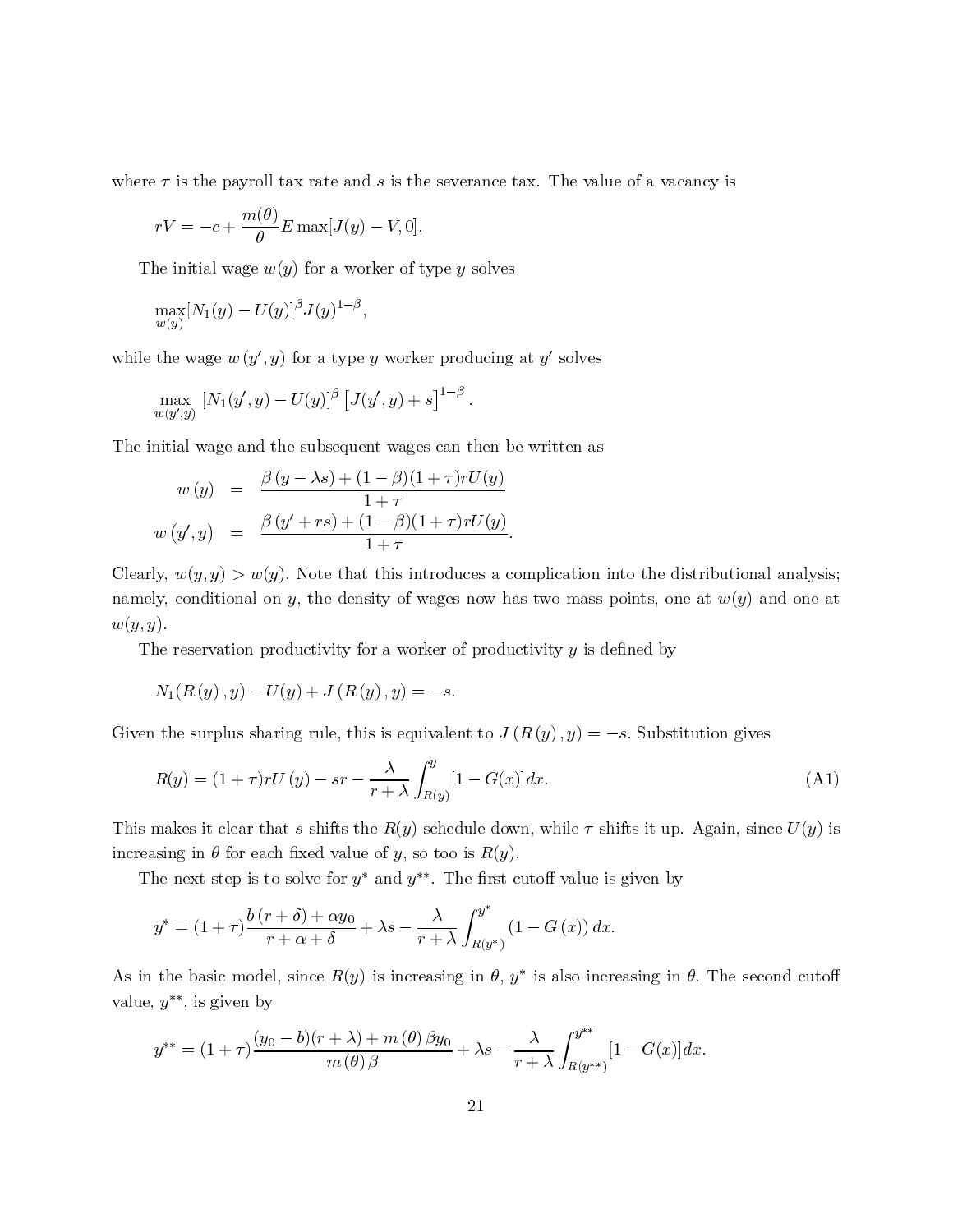The flow value of unemployment,  $rU(y)$ , for  $y \leq y^*$  depends on neither y nor taxes and is given by

$$
rU(y) = \frac{b(r+\delta) + \alpha y_0}{r + \alpha + \delta}.
$$

The expression for  $U(y)$  for low-productivity workers is the same as the one given in the basic model since these workers are unaffected by what goes on in the formal sector. For  $y^* \leq y < y^{**}$ , we have  $\overline{\phantom{a}}$ 

$$
rU(y) = \frac{\left[b(r+\delta) + \alpha y_0\right](r+\lambda) + \frac{(r+\delta)m(\theta)\beta}{1+\tau} \left\{y-\lambda s + \frac{\lambda}{r+\lambda} \int_{R(y)}^y [1-G(x)]dx\right\}}{(r+\alpha+\delta)(r+\lambda) + (r+\delta)m(\theta)\beta}
$$
  
or  $y \ge y^{**}$ , we have  

$$
b(r+\lambda) + \frac{m(\theta)\beta}{1+\lambda} \left\{y-\lambda s + \frac{\lambda}{r+\lambda} \int_{R(y)}^y [1-G(x)]dx\right\}
$$

and for  $y \geq y^{**}$ , we have

$$
rU(y) = \frac{b(r + \lambda) + \frac{m(\theta)\beta}{1+\tau} \left\{y - \lambda s + \frac{\lambda}{r+\lambda} \int_{R(y)}^y [1 - G(x)] dx\right\}}{r + \lambda + m(\theta)\beta}.
$$

As in the model with no taxes, there are unique solutions for  $y^*$  and  $y^{**}$  given  $\theta$ .

The model's steady-state conditions are the same as those given in the text and so are not repeated here. Finally, we use the free-entry condition to close the model and determine equilibrium labor market tightness. Setting  $V = 0$  we have

$$
c = \frac{m(\theta)}{\theta} E \max[J(y), 0].
$$

After substitution, the free-entry condition is

$$
c = \frac{m(\theta)(1-\beta)}{\theta} \int_{y^*}^1 \left(\frac{y-R(y)}{r+\lambda} - s\right) \frac{u(y)}{u} f(y) dy.
$$
 (A2)  
ique equilibrium exists if there is a unique value of  $\theta$  that solves equation (A2), taking into  
nt that  $R(y)$ ,  $u(y)$ , and  $y^*$  all depend on  $\theta$ . As in the basic model,

A unique equilibrium exists if there is a unique value of  $\theta$  that solves equation  $(A2)$ , taking into account that  $R(y)$ ,  $u(y)$ , and  $y^*$  all depend on  $\theta$ . As in the basic model,

- 1.  $R(y)$  is increasing in  $\theta$  for each y;
- 2.  $\int_{y^*}^1$  $\frac{u(y)}{u} f(y) dy$  is decreasing in  $\theta$ ;
- 3.  $y^*$  is increasing in  $\theta$ .

These three conditions imply that the right-hand side of the free-entry condition is decreasing in θ. This result, together with the facts that the limit of the right-hand side of (A2) as  $θ \rightarrow 0$  equals  $\infty$  and equals 0 as  $\theta \to \infty$ , implies the existence of a unique  $\theta$  satisfying the free-entry condition.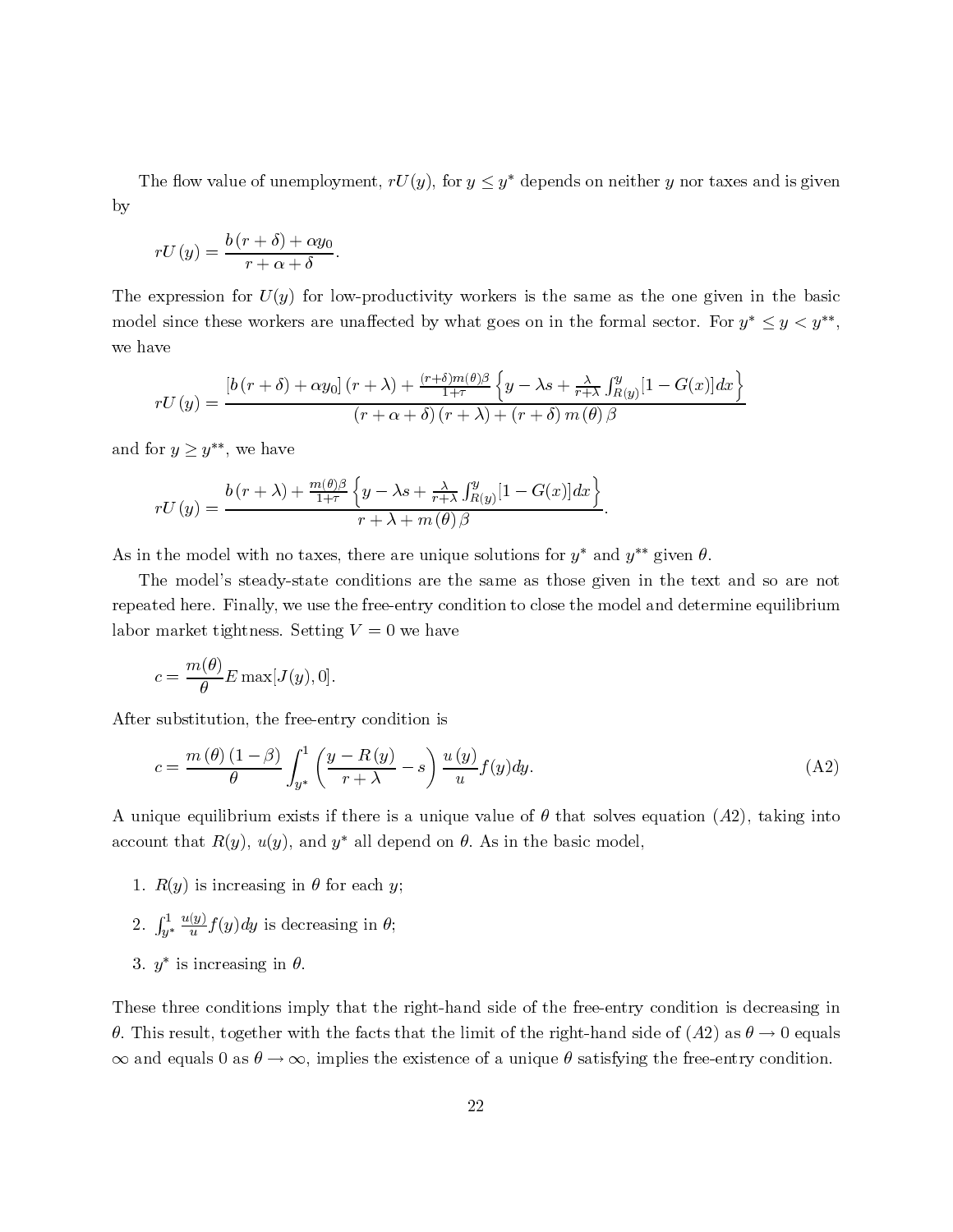Of course, this argument assumes that s and  $\tau$  are low enough so that some worker-firm matches are profitable. There is a simple sufficient condition to ensure this. Since  $J(y)$  is increasing in y, it suffices to check that  $y^*$  < 1. Using the expression for  $y^*$  given above, that condition is in turn ensured by

$$
(1+\tau)\frac{b(r+\delta)+\alpha y_0}{r+\alpha+\delta}+\lambda s<1.
$$

This condition is satisfied trivially in the model with no taxes.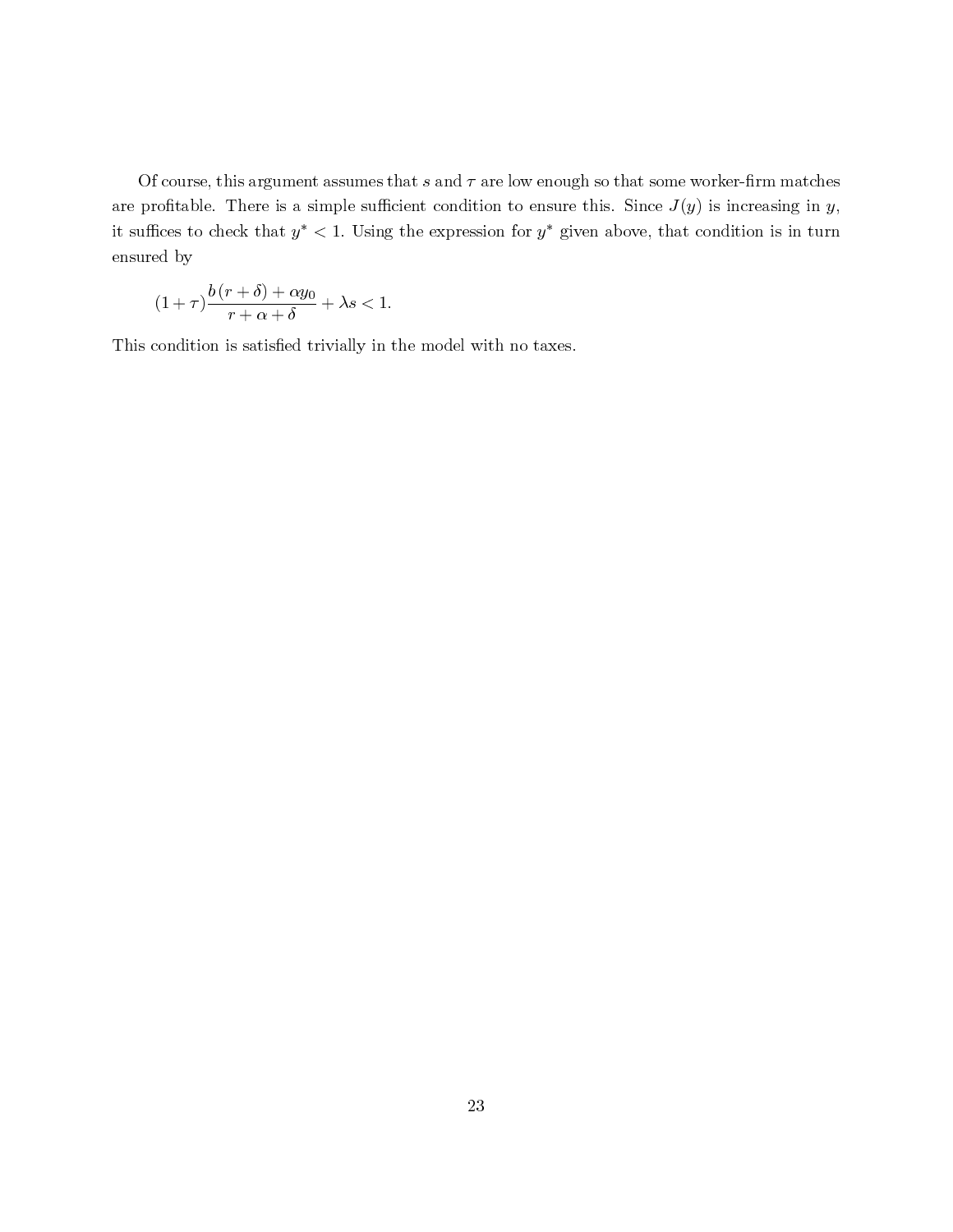# References

- [1] Benhabib J., R. Rogerson and R. Wright (1991) "Homework in Macroeconomics: Household Production and Aggregate Fluctuations," Journal of Political Economy, 99, 1166-1187.
- [2] Boeri T. and P. Garibaldi (2005), "Shadow Sorting," NBER International Seminar on Macroeconomics 2005, MIT Press, forthcoming.
- [3] Dolado, J., M. Jansen, and J. Jimeno (2005), "Dual Employment Protection Legislation: A Framework for Analysis," IZA Discussion Paper  $\#$  1564.
- [4] Fugazza M. and J. Jacques (2003), "Labor Market Institutions, Taxation and the Underground Economy," Journal of Public Economics, 88, 395-418.
- [5] Gong, X. and A. van Soest (2002), "Wage Differentials and Mobility in the Urban Labour Market: A Panel Data Analysis for Mexico," Labour Economics, 9, 513-529.
- [6] Heckman, J. and C. Pagés (2004), Law and Employment: Lessons from Latin America and the Caribbean, editors, NBER and University of Chicago Press.
- [7] Kolm A. and B. Larsen (2003), "Social Norm, the informal sector and unemployment," FinanzArchiv, 59, 407-424.
- [8] Kugler, A. (1999), "The Impact of Firing Costs on Turnover and Unemployment: Evidence from the Colombian Labor Market Reforms," International Tax and Public Finance, 6, 389- 410.
- [9] Kugler, A. and M. Kugler (2003), "The Labor Market Effects of a Payroll Tax in a Middle-Income Country: Evidence from Colombia," mimeo.
- [10] Masatlioglu W. and J. Rigolini (2005), "Labor Dynamics and the Informal Economy," mimeo.
- [11] Maloney, W. (1999), "Does Informality Imply Segmentation in Urban Labor Markets? Evidence from Sectoral Transitions in Mexico," World Bank Economic Review, 13, 275-302.
- [12] Maloney, W. (2004), "Informality Revisited," World Development, 32, 1159-1178.
- [13] Mortensen, D. and C. Pissarides (1994), "Job Creation and Job Destruction in the Theory of Unemployment," Review of Economic Studies, 61, 397-415.
- [14] Mortensen, D. and C. Pissarides (1999), "Job Reallocation, Employment Fluctuations and Unemployment," Handbook of Macroeconomics, Volume I, Edited by J. B. Taylor and M. Woodford, Elsevier Science.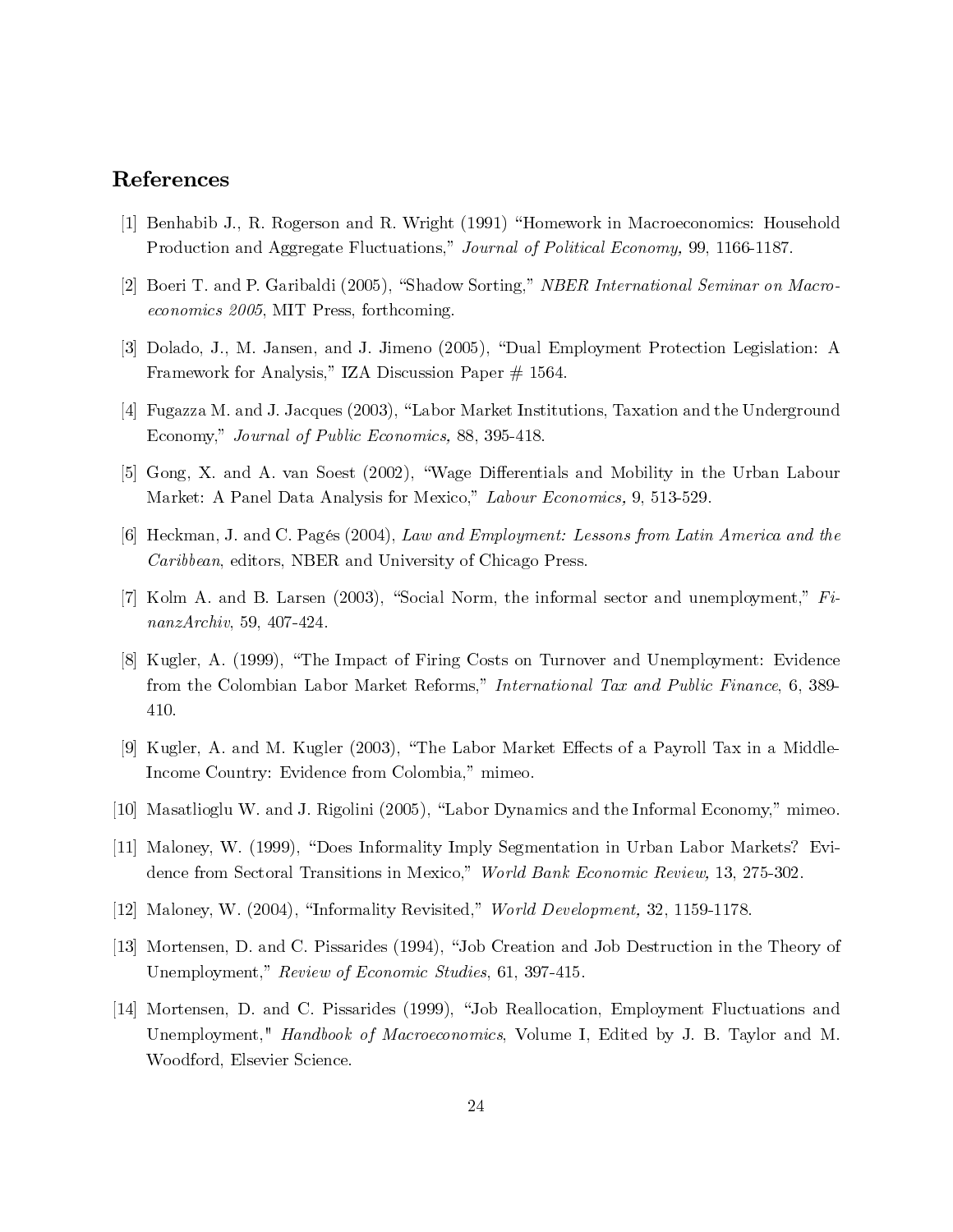- [15] Mortensen D. and C. Pissarides (2003), "Taxes, Subsidies and Equilibrium Labor Market Outcomes," in Designing Inclusion: Tools to Raise Low-End Pay and Employment in Private Enterprise, edited by Edmund S. Phelps, Cambridge: Cambridge University Press.
- [16] Parente S., R. Rogerson and R. Wright (2000) "Homework in Development Economics: Household Production and the Wealth of Nations," Journal of Political Economy, 108, 680-687.
- [17] Schneider, F. and D. Enste (2000), "Shadow Economies: Sizes, Causes, Consequences," Journal of Economic Literature, 38, 77-114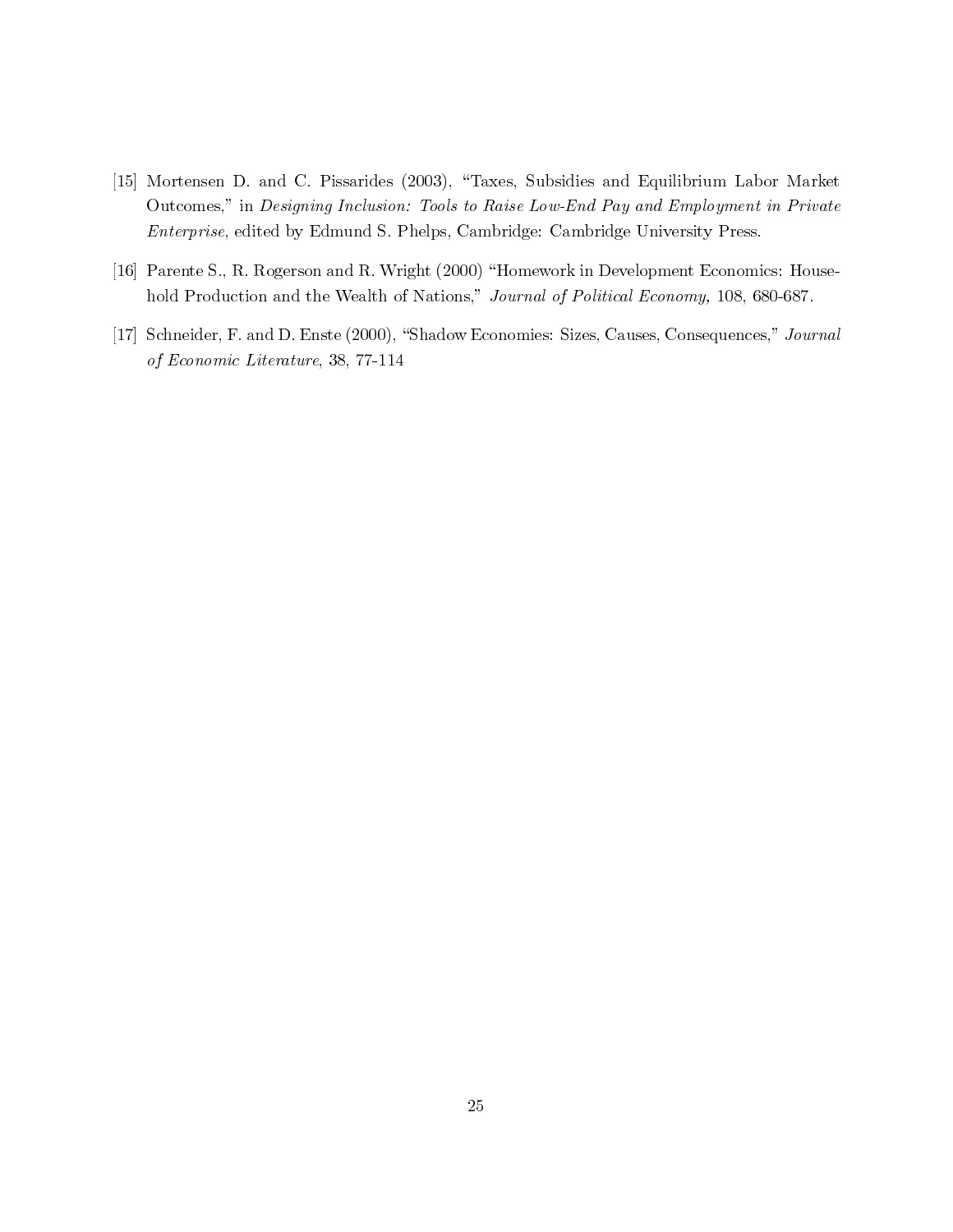|                |          |       |                |          |             | u rates by type |       |       |       | formal         |                | output         |
|----------------|----------|-------|----------------|----------|-------------|-----------------|-------|-------|-------|----------------|----------------|----------------|
| S              | $\theta$ | $y^*$ | $y^{\ast\ast}$ | $R(y^*)$ | $R(y^{**})$ | low             | med   | high  | total | $\overline{y}$ | $\overline{w}$ | $\overline{Y}$ |
| $\overline{0}$ | .21      | 0.315 | 0.410          | 0.315    | 0.243       | 0.091           | 0.037 | 0.091 | 0.086 | 0.639          | 0.579          | 0.459          |
| .05            | .12      | 0.331 | 0.425          | 0.278    | 0.200       | 0.091           | 0.035 | 0.085 | 0.082 | 0.631          | 0.562          | 0.458          |
| .10            | .03      | 0.345 | 0.439          | 0.240    | 0.153       | 0.091           | 0.031 | 0.079 | 0.078 | 0.617          | 0.544          | 0.453          |
| .15            | 0.94     | 0.357 | 0.451          | 0.200    | 0.104       | 0.091           | 0.027 | 0.071 | 0.074 | 0.601          | 0.528          | 0.448          |
| .20            | 0.85     | 0.368 | 0.458          | 0.158    | 0.049       | 0.091           | 0.021 | 0.061 | 0.068 | 0.578          | 0.510          | 0.440          |

Table 1: Effects of Varying  $s$  with  $\tau=0$ 

Table 2: Effects of Varying  $\tau$  with  $s=0$ 

|                |          |       |          |          |             | u rates by type |       |       |       | formal          |                | output         |
|----------------|----------|-------|----------|----------|-------------|-----------------|-------|-------|-------|-----------------|----------------|----------------|
| $\tau$         | $\theta$ | $y^*$ | $y^{**}$ | $R(y^*)$ | $R(y^{**})$ | low             | med   | high  | total | $\overline{y}'$ | $\overline{w}$ | $\overline{Y}$ |
| $\overline{0}$ | .21      | 0.315 | 0.410    | 0.315    | 0.243       | 0.091           | 0.037 | 0.091 | 0.086 | 0.639           | 0.579          | 0.459          |
| .05            | .19      | 0.331 | 0.434    | 0.331    | 0.257       | 0.091           | 0.039 | 0.093 | 0.087 | 0.647           | 0.560          | 0.459          |
| .10            | .17      | 0.347 | 0.459    | 0.347    | 0.272       | 0.091           | 0.040 | 0.095 | 0.088 | 0.656           | 0.540          | 0.458          |
| .15            | .15      | 0.363 | 0.484    | 0.363    | 0.287       | 0.091           | 0.041 | 0.098 | 0.088 | 0.665           | 0.524          | 0.456          |
| .20            | .12      | 0.378 | 0.511    | 0.378    | 0.302       | 0.091           | 0.043 | 0.100 | 0.089 | 0.675           | 0.509          | 0.455          |

Table 3: Results with  $s=\tau=0$  and  $s=\tau=0.1$ 

|      |       |              |          |             |        | u rates by type |       | formal |                 | output         |       |
|------|-------|--------------|----------|-------------|--------|-----------------|-------|--------|-----------------|----------------|-------|
|      | $u^*$ | $y^{**}$     | $R(y^*)$ | $R(y^{**})$ | $\log$ | med             | high  | total  | $\overline{y}'$ | $\overline{w}$ |       |
| 1.21 | 0.315 | $\mid$ 0.410 | 0.315    | 0.243       | 0.091  | 0.037           | 0.091 | 0.086  | 0.639           | 0.579          | 0.459 |
| 0.98 | 0.380 | 0.495        | 0.275    | 0.186       | 0.091  | 0.035           | 0.084 | 0.081  | 0.636           | 0.509          | 0.451 |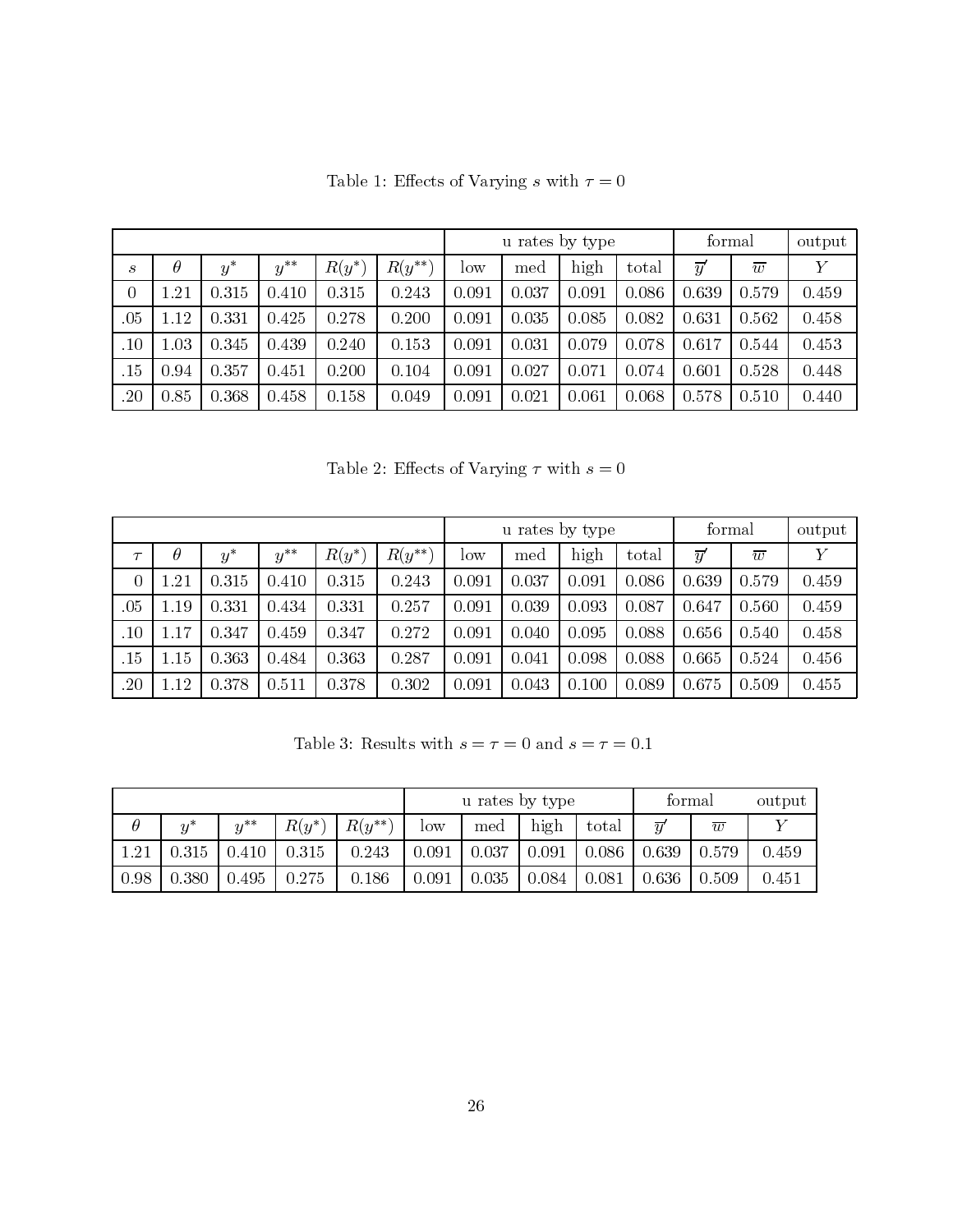

Figure 1:  $R(y)$  for Various  $(s, \tau)$  Combinations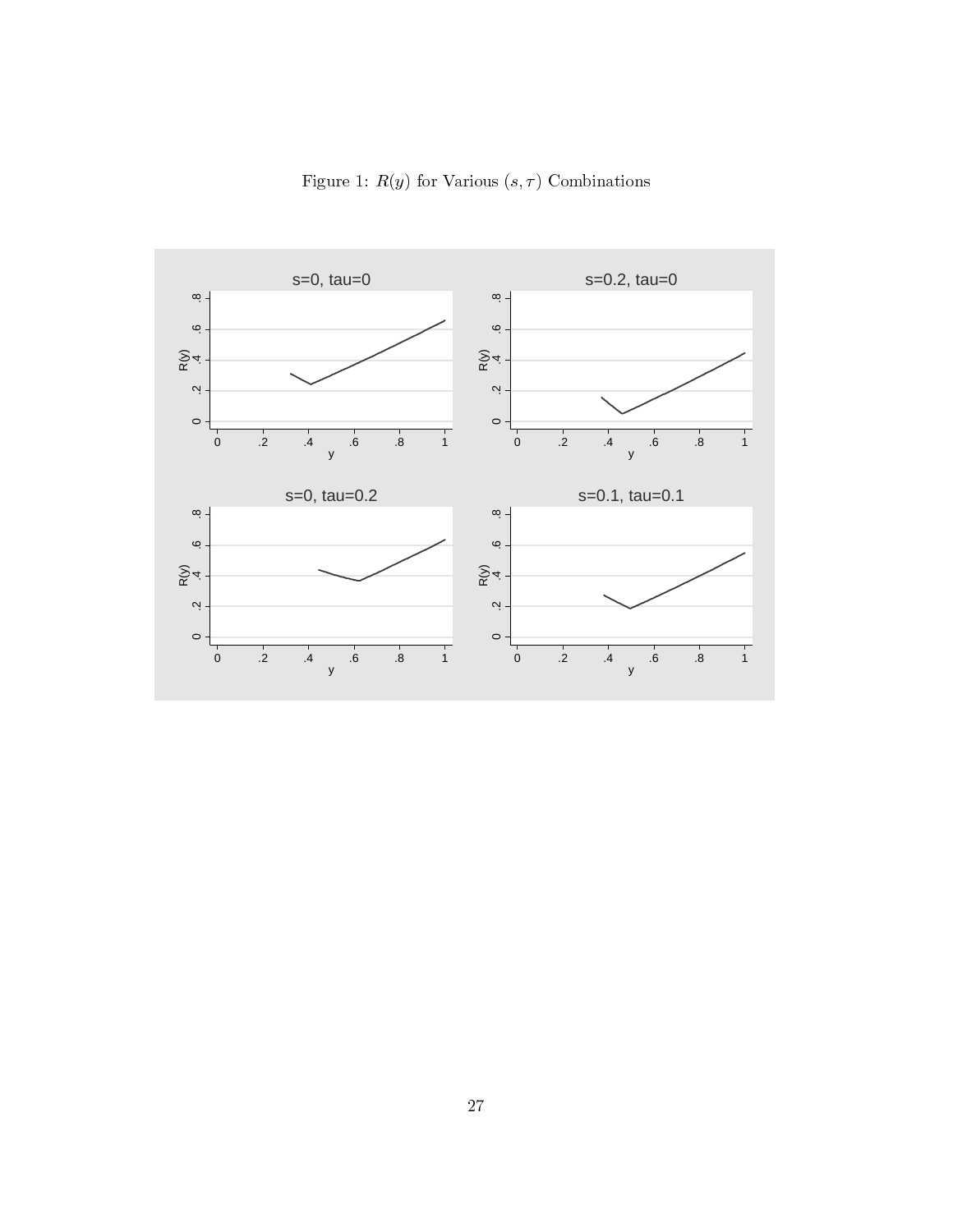

Figure 2: Densities of y and y' for Various  $(s, \tau)$  Combinations